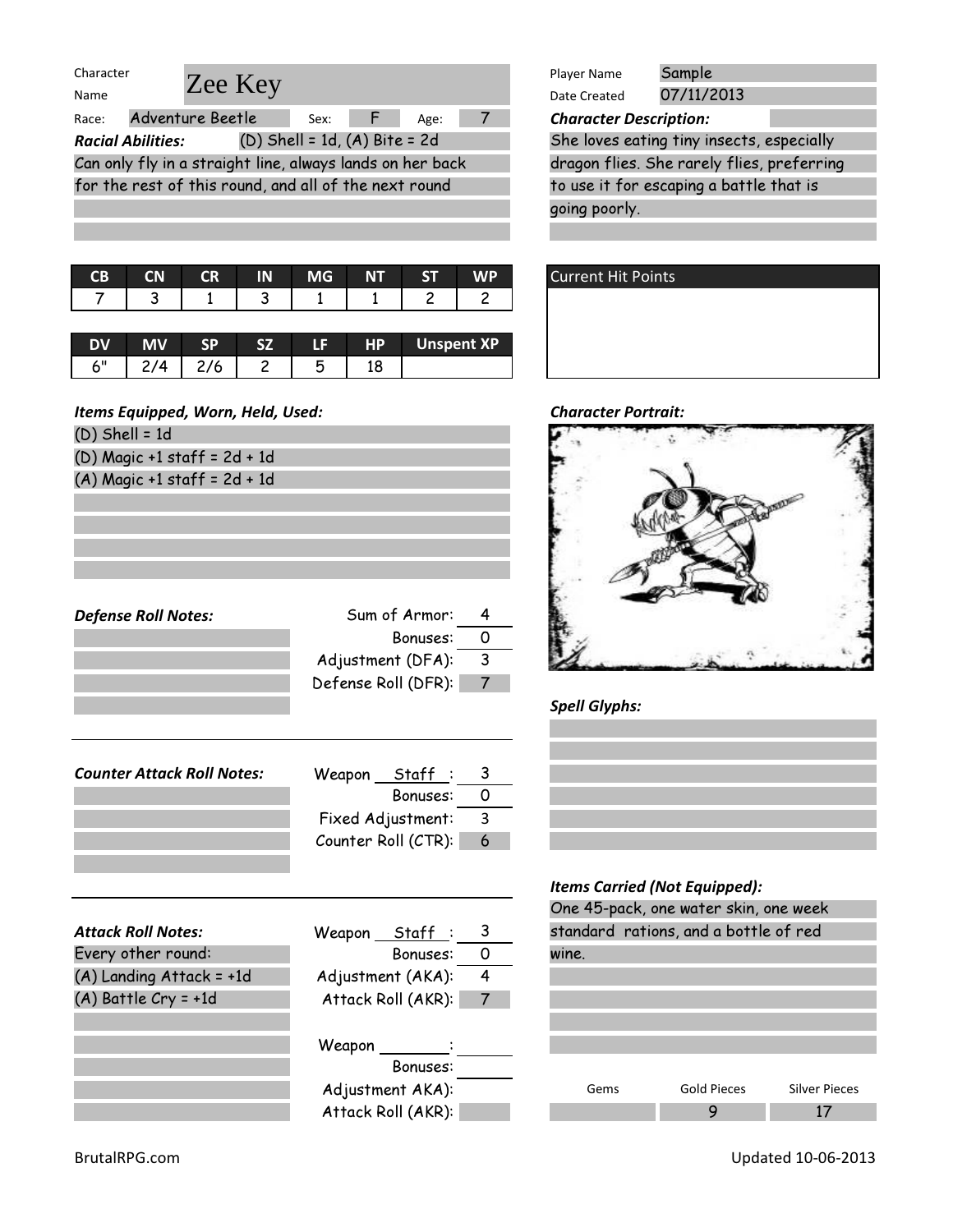| Character |                          |                                  |                                  |   |      |    | Player Name                   | Sample                                  |
|-----------|--------------------------|----------------------------------|----------------------------------|---|------|----|-------------------------------|-----------------------------------------|
| Name      |                          | <b>Back Skratzch</b>             |                                  |   |      |    | Date Created                  | 07/11/2013                              |
| Race:     | Catling                  |                                  | Sex:                             | M | Age: | 19 | <b>Character Description:</b> |                                         |
|           | <b>Racial Abilities:</b> |                                  | $(D)$ Fur = 0d, $(A)$ Claws = 1d |   |      |    |                               | Scruffy looking. Likes to nap in high   |
|           |                          | +2d to sprint, sneak, and spring |                                  |   |      |    |                               | places. He likes to smuggle for profit. |
|           | (success, not distance)  |                                  |                                  |   |      |    |                               | He enjoys dealing with criminals, and   |
|           |                          |                                  |                                  |   |      |    |                               | seems to understand their point of vie  |
|           |                          |                                  |                                  |   |      |    |                               | mana agaily than that af a hana         |

|  | CB CN CR IN MG NT ST WP |  |                               |
|--|-------------------------|--|-------------------------------|
|  |                         |  | 6   3   1   3   1   1   1   2 |
|  |                         |  |                               |

|           |   |  | . . | HD.      | <b>Unspent XP</b> |
|-----------|---|--|-----|----------|-------------------|
| 15"<br>⊥ບ | u |  | w   | 10<br>ΙO |                   |

| (D) Leather armor = 1d |  |  |
|------------------------|--|--|
|                        |  |  |

- (D) Wooden shield = 1d
- $(A)$  Magic +1 small sword = 2d + 1d

|                                  | Sample<br>Player Name                   |
|----------------------------------|-----------------------------------------|
| : Skratzch                       | 07/11/2013<br>Date Created              |
| 19<br>M<br>Sex:<br>Age:          | <b>Character Description:</b>           |
| $(D)$ Fur = 0d, $(A)$ Claws = 1d | Scruffy looking. Likes to nap in high   |
| ıd spring                        | places. He likes to smuggle for profit. |
|                                  | He enjoys dealing with criminals, and   |

seems to understand their point of view more easily than that of a hero.





#### Spell Glyphs:

### Items Carried (Not Equipped):

| One 45-pack, one water skin, one week  |                    |                      |  |  |  |  |
|----------------------------------------|--------------------|----------------------|--|--|--|--|
| standard rations, and a large block of |                    |                      |  |  |  |  |
| cheese.                                |                    |                      |  |  |  |  |
|                                        |                    |                      |  |  |  |  |
|                                        |                    |                      |  |  |  |  |
|                                        |                    |                      |  |  |  |  |
|                                        |                    |                      |  |  |  |  |
|                                        |                    |                      |  |  |  |  |
|                                        |                    |                      |  |  |  |  |
| Gems                                   | <b>Gold Pieces</b> | <b>Silver Pieces</b> |  |  |  |  |
|                                        |                    |                      |  |  |  |  |

| <b>Counter Attack Roll Notes:</b><br>Weapon Sword:<br>- റ<br>Bonuses:<br>3<br>Fixed Adjustment:<br>Counter Roll (CTR):<br>6 | <b>Attack Roll Notes:</b> | Weapon Sword: |  |
|-----------------------------------------------------------------------------------------------------------------------------|---------------------------|---------------|--|
|                                                                                                                             |                           |               |  |
|                                                                                                                             |                           |               |  |
|                                                                                                                             |                           |               |  |
|                                                                                                                             |                           |               |  |
|                                                                                                                             |                           |               |  |

Defense Roll Notes: Sum of Armor: 2  $(D)$  Parry with sword = +2d Bonuses: 2

| Every other round:       |  |
|--------------------------|--|
| (A) Landing Attack = +1d |  |

| <b>Attack Roll Notes:</b> | <u>  Sword</u> :<br>Weapon | 3  | standar |
|---------------------------|----------------------------|----|---------|
| Every other round:        | Bonuses:                   |    | cheese. |
| (A) Landing Attack = +1d  | Adjustment (AKA):          | 3  |         |
| $(A)$ Battle Cry = +1d    | Attack Roll (AKR):         | -6 |         |
|                           |                            |    |         |
|                           | Weapon                     |    |         |
|                           | Bonuses:                   |    |         |
|                           | Adjustment AKA):           |    | Ge      |

Attack Roll (AKR):

Adjustment  $(DFA):$  3 Defense Roll (DFR): 7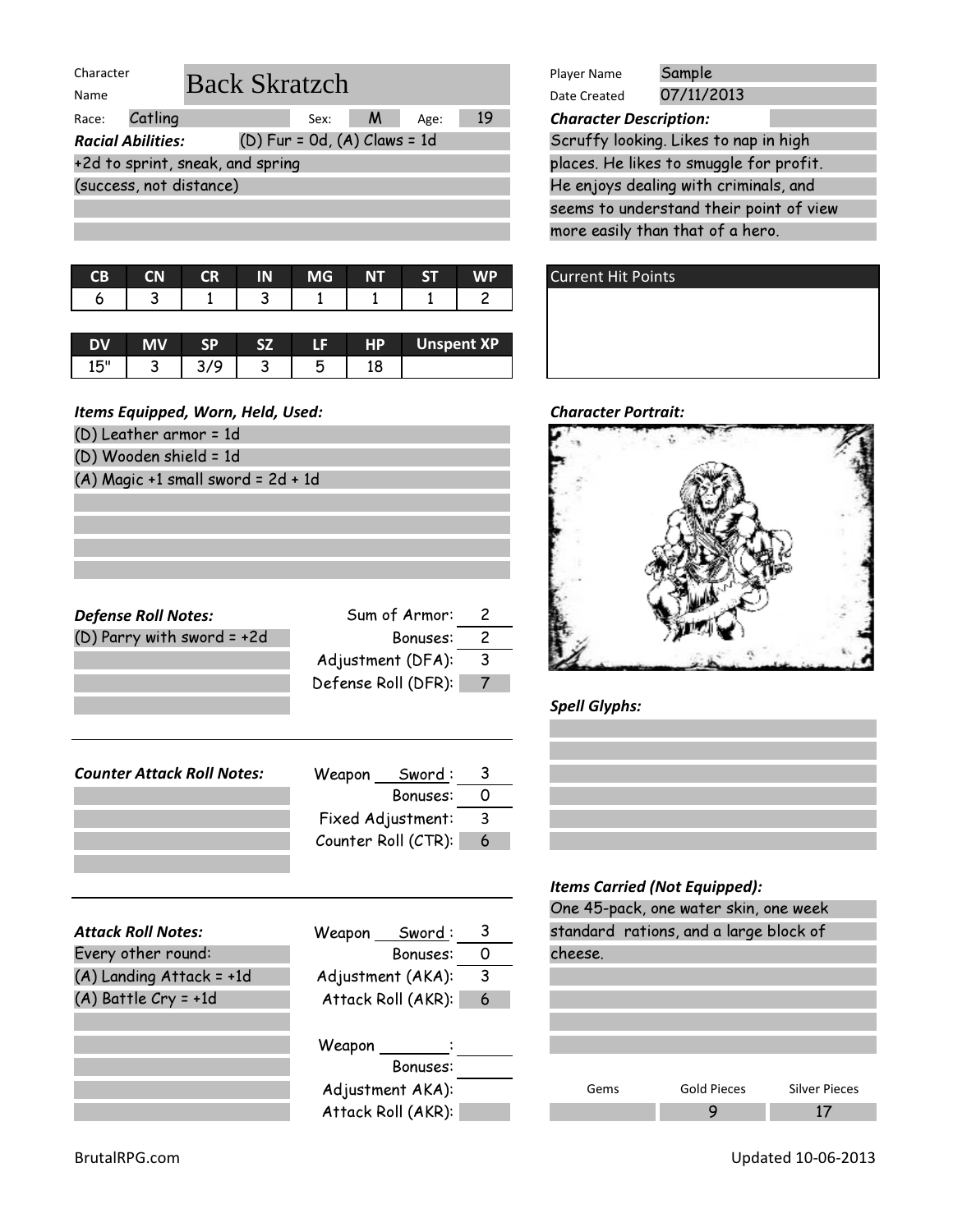| Character                                                    | <b>Barktooth</b>             |    |      |              |   |      | Player Name                               | Sample                                           |                                       |  |
|--------------------------------------------------------------|------------------------------|----|------|--------------|---|------|-------------------------------------------|--------------------------------------------------|---------------------------------------|--|
| Name                                                         |                              |    |      |              |   |      |                                           | Date Created                                     | 07/11/2013                            |  |
| Race:                                                        | Cesspooler                   |    |      | Sex:         | M | Age: | 14                                        | <b>Character Description:</b>                    |                                       |  |
| $(D)$ Skin = 2d, $(A)$ Bite = 2d<br><b>Racial Abilities:</b> |                              |    |      |              |   |      |                                           | Drools a lot and spits while talking.            |                                       |  |
| Too big to betrapped by a normal sized net                   |                              |    |      |              |   |      | He loves to chew on big sticks and small  |                                                  |                                       |  |
| 360 degree vision. Cannot be surprised unless sleeping       |                              |    |      |              |   |      | logs, building up the strength in his jaw |                                                  |                                       |  |
|                                                              | or the attacker is invisible |    |      |              |   |      |                                           |                                                  | so his bite will be even more deadly. |  |
|                                                              |                              |    |      |              |   |      |                                           |                                                  |                                       |  |
|                                                              |                              |    |      |              |   |      |                                           |                                                  |                                       |  |
|                                                              | ---                          | -- | n. n | $\mathbf{A}$ |   |      |                                           | $\sim$ $\sim$ $\sim$ $\sim$ $\sim$ $\sim$ $\sim$ |                                       |  |

| LD.      | UМ | τĸ | шч | <b>IVIG</b> | IN I | ы | VV M       |  |
|----------|----|----|----|-------------|------|---|------------|--|
| $\Omega$ |    |    |    |             |      |   |            |  |
|          |    |    |    |             |      |   |            |  |
|          |    |    |    |             | HP.  |   | Unsnent XP |  |

|   |      | C7 |     | HP. | <b>Unspent XP</b> |
|---|------|----|-----|-----|-------------------|
| ∽ | 17 J |    | . . |     |                   |

| Items Equipped, Worn, Held, Used: |                     |   |
|-----------------------------------|---------------------|---|
| $(D)$ Skin = 2d                   |                     |   |
| (D) Wooden shield = 1d            |                     |   |
| (D) 2nd Wooden shield = 1d        |                     |   |
| $(A)$ Bite = 2d                   |                     |   |
|                                   |                     |   |
|                                   |                     |   |
|                                   |                     |   |
|                                   |                     |   |
| <b>Defense Roll Notes:</b>        | Sum of Armor:       | 4 |
|                                   | Bonuses:            | 0 |
|                                   | Adjustment (DFA):   | 3 |
|                                   | Defense Roll (DFR): |   |
|                                   |                     |   |
|                                   |                     |   |
|                                   |                     |   |
| <b>Counter Attack Roll Notes:</b> | Weapon <u>Bite</u>  | 2 |
|                                   | Bonuses:            | Ω |

Fixed Adjustment: 3 Counter Roll (CTR): 5

|                            |                        | <i><b>Items Carried (Not Equipped):</b></i> |
|----------------------------|------------------------|---------------------------------------------|
|                            |                        | One 45-pack, one water skin, one w          |
| <b>Attack Roll Notes:</b>  | Weapon Bite : 2        | standard rations, and a huge tapes          |
| Every other round:         | Bonuses:<br>- 0        | that he wears like a toga.                  |
| $(A)$ Landing Attack = +1d | 5<br>Adjustment (AKA): |                                             |
| $(A)$ Battle Cry = +1d     | Attack Roll (AKR):     | One potion of healing that will cure        |
|                            |                        | 7 to 12 (1d+6p) of lost hit points.         |
|                            | Weapon :               |                                             |
|                            | Bonuses:               |                                             |
|                            | Adjustment AKA):       | Sil<br><b>Gold Pieces</b><br>Gems           |
|                            | Attack Roll (AKR):     | 9                                           |
|                            |                        |                                             |

|                                  | Sample<br>Player Name                     |  |  |  |
|----------------------------------|-------------------------------------------|--|--|--|
| tooth                            | 07/11/2013<br>Date Created                |  |  |  |
| 14<br>Sex:<br>M<br>Age:          | <b>Character Description:</b>             |  |  |  |
| (D) Skin = 2d, (A) Bite = 2d     | Drools a lot and spits while talking.     |  |  |  |
| y a normal sized net             | He loves to chew on big sticks and small  |  |  |  |
| not be surprised unless sleeping | logs, building up the strength in his jaw |  |  |  |
| ible                             | so his bite will be even more deadly.     |  |  |  |
|                                  |                                           |  |  |  |



### **Character Portrait:**



# Spell Glyphs:



| items carriea (ivot equippea):              |  |  |  |  |  |  |  |  |  |
|---------------------------------------------|--|--|--|--|--|--|--|--|--|
| One 45-pack, one water skin, one week       |  |  |  |  |  |  |  |  |  |
| standard rations, and a huge tapestry       |  |  |  |  |  |  |  |  |  |
| that he wears like a toga.                  |  |  |  |  |  |  |  |  |  |
|                                             |  |  |  |  |  |  |  |  |  |
| One potion of healing that will cure        |  |  |  |  |  |  |  |  |  |
| 7 to 12 (1d+6p) of lost hit points.         |  |  |  |  |  |  |  |  |  |
|                                             |  |  |  |  |  |  |  |  |  |
|                                             |  |  |  |  |  |  |  |  |  |
| Gold Pieces<br><b>Silver Pieces</b><br>Gems |  |  |  |  |  |  |  |  |  |
|                                             |  |  |  |  |  |  |  |  |  |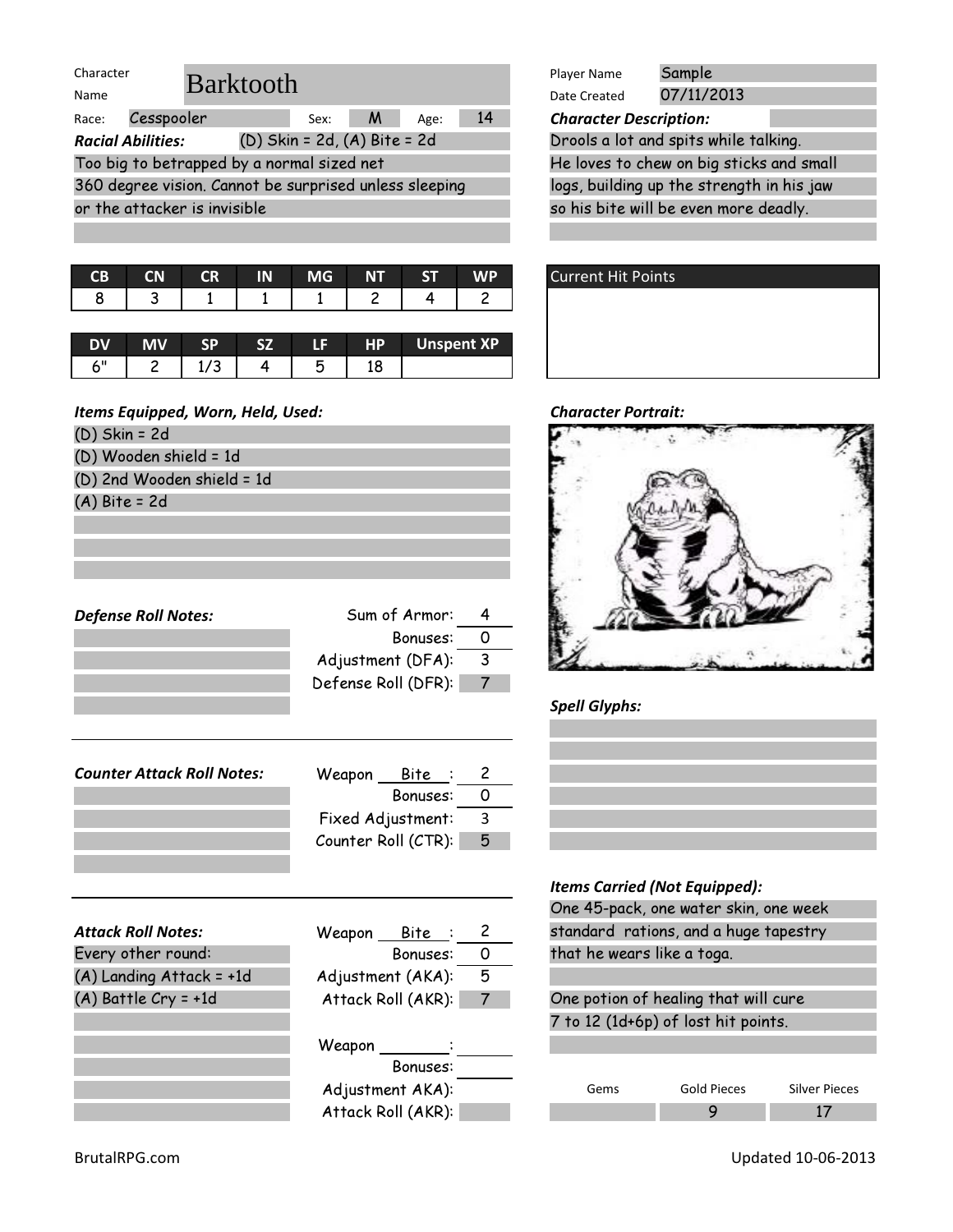| Character                |                                                  |                                        |      |    | Player Name                   | Sample                                   |
|--------------------------|--------------------------------------------------|----------------------------------------|------|----|-------------------------------|------------------------------------------|
| Name                     | <b>Bird Beak</b>                                 |                                        |      |    | Date Created                  | 07/11/2013                               |
| Race:                    | Cyclops Turtle                                   | Sex:<br>F.                             | Age: | 12 | <b>Character Description:</b> |                                          |
| <b>Racial Abilities:</b> |                                                  | $(D)$ Shell = 2d, $(A)$ Claws/Bite =1d |      |    |                               | She has a raspy voice and shifty eyes.   |
|                          | Can breathe under water, and suffers no movement |                                        |      |    |                               | She is being hunted by her own kind,     |
| penalties when swimming  |                                                  |                                        |      |    |                               | because she has chosen to associate with |
|                          |                                                  |                                        |      |    | the "air breathers".          |                                          |
|                          |                                                  |                                        |      |    |                               |                                          |

|  |  |  | CB CN CR IN MG NT ST WP       |
|--|--|--|-------------------------------|
|  |  |  | 7   4   1   3   1   1   4   2 |
|  |  |  |                               |

| <b>DV</b> | ςD                               | 57 | LE. | <b>HP</b> | <b>Unspent XP</b> |
|-----------|----------------------------------|----|-----|-----------|-------------------|
| zπ        | $\overline{\phantom{a}}$<br>ں ہد |    |     | ∼∸        |                   |

(D) Shell = 2d

(A) Claws/Bite = 1d

| <b>Defense Roll Notes:</b> | Sum of Armor:       | 2 |
|----------------------------|---------------------|---|
| $(D)$ Empty Hands = +1d    | Bonuses:            |   |
|                            | Adjustment (DFA):   | 3 |
|                            | Defense Roll (DFR): |   |

| <b>Counter Attack Roll Notes:</b> | Weapon Claw:        |   |
|-----------------------------------|---------------------|---|
|                                   | Bonuses:            |   |
|                                   | Fixed Adjustment:   | 3 |
|                                   | Counter Roll (CTR): |   |
|                                   |                     |   |

|                               |                                    | One is pack, one ward shin, one ween               |
|-------------------------------|------------------------------------|----------------------------------------------------|
| <b>Attack Roll Notes:</b>     | Weapon<br>C <u>law</u> : 1         | standard rations, and some dried bread.            |
| Unarmed combat:               | 0<br>Bonuses:                      |                                                    |
| Grab & hold using CN & ST     | Adjustment (AKA):<br>4             |                                                    |
| Then rake with back claws     | Attack Roll (AKR): 5               |                                                    |
| $= +1d$ and $\times 2$ damage |                                    |                                                    |
|                               | Weapon Rake: 1                     |                                                    |
| Choke using ST                | Bonuses:                           |                                                    |
| Cause s the victim to pass    | $\overline{4}$<br>Adjustment AKA): | <b>Gold Pieces</b><br><b>Silver Pieces</b><br>Gems |
| out                           | Attack Roll (AKR): $6 (x2)$        | 9<br>17                                            |

| Beak                                 | Sample<br>Player Name                    |
|--------------------------------------|------------------------------------------|
|                                      | 07/11/2013<br>Date Created               |
| -12<br>Sex: $F$<br>Age:              | <b>Character Description:</b>            |
| (D) Shell = 2d, $(A)$ Claws/Bite =1d | She has a raspy voice and shifty eyes.   |
| er, and suffers no movement          | She is being hunted by her own kind,     |
| ıq                                   | because she has chosen to associate with |
|                                      | the "air breathers".                     |
|                                      |                                          |





# Spell Glyphs:



|      | One 45-pack, one water skin, one week   |                      |
|------|-----------------------------------------|----------------------|
|      | standard rations, and some dried bread. |                      |
|      |                                         |                      |
|      |                                         |                      |
|      |                                         |                      |
|      |                                         |                      |
|      |                                         |                      |
|      |                                         |                      |
| Gems | Gold Pieces                             | <b>Silver Pieces</b> |
|      |                                         |                      |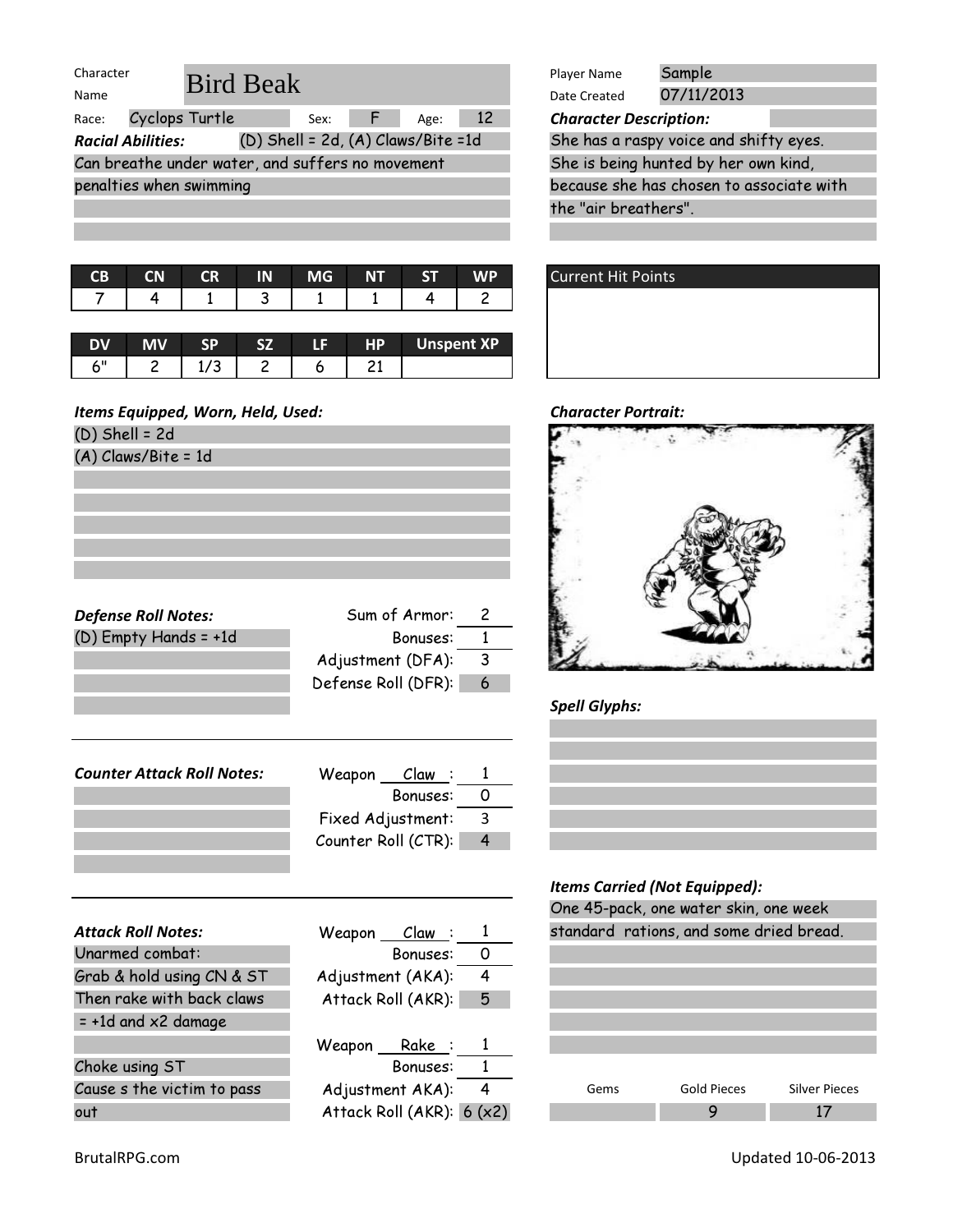| Character                                                                               |           |      |    | Player Name                   | Sample     |
|-----------------------------------------------------------------------------------------|-----------|------|----|-------------------------------|------------|
| <b>Bashnow</b><br>Name                                                                  |           |      |    | Date Created                  | 07/11/2013 |
| Cyclopsling<br>Race:                                                                    | M<br>Sex: | Age: | 16 | <b>Character Description:</b> |            |
| (D) Skin = 0d, (A) Fist = 1d<br>He has a strange fasciation<br><b>Racial Abilities:</b> |           |      |    |                               |            |
| Too big to betrapped by a normal sized net                                              |           |      |    | He is a gentle giant and gro  |            |
|                                                                                         |           |      |    | his enemies, sending them     |            |
|                                                                                         |           |      |    | prefers to stand and prote    |            |
|                                                                                         |           |      |    | and wizards.                  |            |
|                                                                                         |           |      |    |                               |            |

| CB CN CR IN MG NT ST WP       |  |  |  |
|-------------------------------|--|--|--|
| 5   5   1   2   1   2   6   3 |  |  |  |
|                               |  |  |  |

|  | ςD | C7 | TE. | HP <sub></sub> | Unspent XP |
|--|----|----|-----|----------------|------------|
|  | پ  |    |     |                |            |

- (D) Half chain armor = 2d
- (A) Massive war hammer (or axe) = 4d

..also usable as a seige weapon vs. inanimate objects.

Impact =

ST vs.  $CN = 1d6+1p$  inches, 1 in  $6 = \text{trip}$ , 1 in  $6 = \text{drop}$ 

Crushing Blow =

2 points of damage per inch when impact into solid wall

| Sum of Armor:       | Z               |
|---------------------|-----------------|
| Bonuses:            |                 |
| Adjustment (DFA):   | 3               |
| Defense Roll (DFR): | $5\overline{)}$ |
|                     |                 |
|                     |                 |
|                     |                 |

| <b>Counter Attack Roll Notes:</b> | Weapon Hammer:      |    |
|-----------------------------------|---------------------|----|
|                                   | Bonuses:            |    |
|                                   | Fixed Adjustment:   | -3 |
|                                   | Counter Roll (CTR): |    |
|                                   |                     |    |

|                            |                    |                | ־ שווט |
|----------------------------|--------------------|----------------|--------|
| <b>Attack Roll Notes:</b>  | Weapon Hammer:     | 4              | stano  |
| Every other round:         | Bonuses:           |                | beer.  |
| (A) Landing Attack = +1d   | Adjustment (AKA):  | $\overline{c}$ |        |
| $(A)$ Battle Cry = +1d     | Attack Roll (AKR): | 6              |        |
|                            |                    |                |        |
| "Big & Strong"             | Weapon             |                |        |
| Impact vs $SZ = 5$ or less | Bonuses:           |                |        |
|                            | Adjustment AKA):   |                |        |
|                            | Attack Roll (AKR): |                |        |

| Chausshop Doorpintion. |            |
|------------------------|------------|
| Date Created           | 07/11/2013 |
| Player Name            | Sample     |

his enemies, sending them flying. He prefers to stand and protect the archers and wizards. He has a strange fasciation with statues.  $T$  be is a gentle giant and gracefully swipes





Spell Glyphs:



|       | One 45-pack, one water skin, one week   |                      |  |  |  |  |  |  |  |  |
|-------|-----------------------------------------|----------------------|--|--|--|--|--|--|--|--|
|       | standard rations, and a small barrel of |                      |  |  |  |  |  |  |  |  |
| beer. |                                         |                      |  |  |  |  |  |  |  |  |
|       |                                         |                      |  |  |  |  |  |  |  |  |
|       |                                         |                      |  |  |  |  |  |  |  |  |
|       |                                         |                      |  |  |  |  |  |  |  |  |
|       |                                         |                      |  |  |  |  |  |  |  |  |
|       |                                         |                      |  |  |  |  |  |  |  |  |
|       |                                         |                      |  |  |  |  |  |  |  |  |
| Gems  | <b>Gold Pieces</b>                      | <b>Silver Pieces</b> |  |  |  |  |  |  |  |  |
|       |                                         |                      |  |  |  |  |  |  |  |  |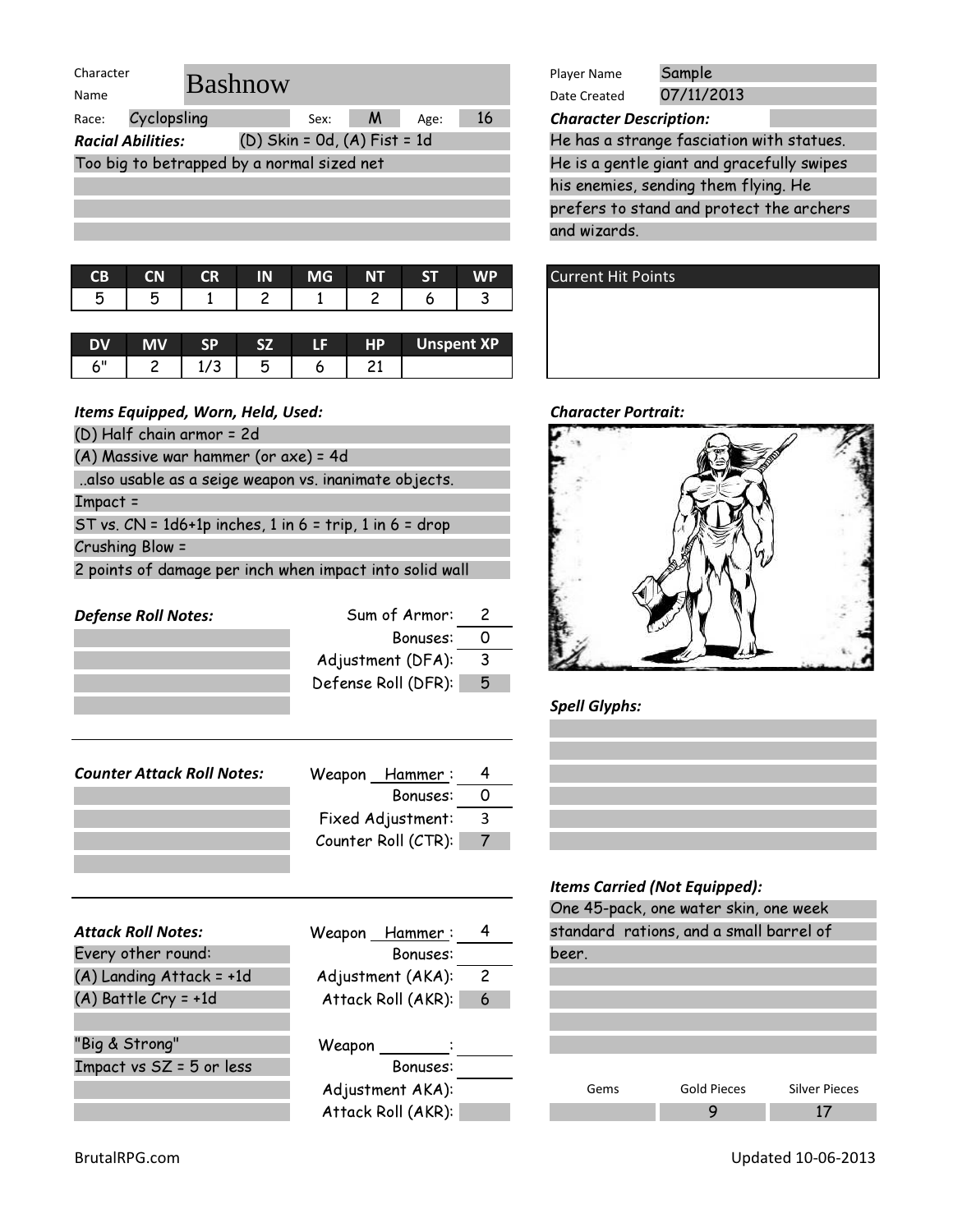| Character |                          |                                                 |                                  |   |      |    | Player Name                   | Sample                                       |  |
|-----------|--------------------------|-------------------------------------------------|----------------------------------|---|------|----|-------------------------------|----------------------------------------------|--|
| Name      |                          | Digdirt                                         |                                  |   |      |    | Date Created                  | 07/11/2013                                   |  |
| Race:     | Dwarf                    |                                                 | Sex:                             | M | Age: | 93 | <b>Character Description:</b> |                                              |  |
|           | <b>Racial Abilities:</b> |                                                 | $(D)$ Skin = Od, $(A)$ Fist = Od |   |      |    |                               | Grunts and sptis a lot, with a pesamistic    |  |
|           |                          | +2d to spot secret doors and hidden treasure    |                                  |   |      |    |                               | outlook. He's learned that saying "we're     |  |
|           |                          | +2d to resist nets, impact, and crusihing blows |                                  |   |      |    |                               | all going to die." is not as good as saying, |  |
|           |                          |                                                 |                                  |   |      |    | "It's a great day to die."    |                                              |  |

| CВ | <b>CN</b> | <b>CR</b> | IN | <b>MG</b> | NT |  | <b>Current Hit Points</b> |
|----|-----------|-----------|----|-----------|----|--|---------------------------|
|    |           |           |    |           |    |  |                           |

| DV  | <b>MV</b> |   | IΕ | HР | <b>Unspent XP</b> |
|-----|-----------|---|----|----|-------------------|
| 15" | -         | ∽ |    |    |                   |

| (D) Half chain armor = 2d<br>(D) Magic =1 steel shield = $1d + 1d$<br>(A) Battle axe (one-handed) = 2d |
|--------------------------------------------------------------------------------------------------------|
|                                                                                                        |
|                                                                                                        |
|                                                                                                        |
|                                                                                                        |
|                                                                                                        |
|                                                                                                        |
|                                                                                                        |
|                                                                                                        |
| Sum of Armor:<br><b>Defense Roll Notes:</b><br>4                                                       |
| 0<br>Bonuses:                                                                                          |
| 3<br>Adjustment (DFA):                                                                                 |
| Defense Roll (DFR):<br>7                                                                               |
|                                                                                                        |
|                                                                                                        |
|                                                                                                        |

| <b>Counter Attack Roll Notes:</b> | Weapon<br>Axe :     |    |
|-----------------------------------|---------------------|----|
|                                   | Bonuses:            |    |
|                                   | Fixed Adjustment:   | -3 |
|                                   | Counter Roll (CTR): | -5 |
|                                   |                     |    |

|                            |                          |                |      | One 40-pack, one water skin, one we   |       |
|----------------------------|--------------------------|----------------|------|---------------------------------------|-------|
| <b>Attack Roll Notes:</b>  | Weapon<br><u>Axe</u> : 2 |                |      | standard rations, and a samll woode   |       |
| Every other round:         | Bonuses:                 | $\overline{O}$ |      | box that holds a pair of normal dice. |       |
| $(A)$ Landing Attack = +1d | Adjustment (AKA):        | 4              |      |                                       |       |
| $(A)$ Battle Cry = +1d     | Attack Roll (AKR): 6     |                |      |                                       |       |
|                            | Weapon ________:         |                |      |                                       |       |
|                            | Bonuses:                 |                |      |                                       |       |
|                            | Adjustment AKA):         |                | Gems | <b>Gold Pieces</b>                    | Silve |
|                            | Attack Roll (AKR):       |                |      | 9                                     |       |

| irt                            | Sample<br>Player Name                        |
|--------------------------------|----------------------------------------------|
|                                | 07/11/2013<br>Date Created                   |
| 93<br><b>M</b><br>Sex:<br>Age: | <b>Character Description:</b>                |
| (D) Skin = 0d, (A) Fist = 0d   | Grunts and sptis a lot, with a pesamistic    |
| rs and hidden treasure         | outlook. He's learned that saying "we're     |
| act, and crusihing blows       | all going to die." is not as good as saying, |
|                                | "It's a great day to die."                   |
|                                |                                              |

| <b>Current Hit Points</b> |  |
|---------------------------|--|
|                           |  |
|                           |  |
|                           |  |

#### **Character Portrait:**



# Spell Glyphs:



| One 45-pack, one water skin, one week |                                       |                      |  |  |  |  |  |  |  |  |
|---------------------------------------|---------------------------------------|----------------------|--|--|--|--|--|--|--|--|
|                                       | standard rations, and a samll wooden  |                      |  |  |  |  |  |  |  |  |
|                                       | box that holds a pair of normal dice. |                      |  |  |  |  |  |  |  |  |
|                                       |                                       |                      |  |  |  |  |  |  |  |  |
|                                       |                                       |                      |  |  |  |  |  |  |  |  |
|                                       |                                       |                      |  |  |  |  |  |  |  |  |
|                                       |                                       |                      |  |  |  |  |  |  |  |  |
|                                       |                                       |                      |  |  |  |  |  |  |  |  |
|                                       |                                       |                      |  |  |  |  |  |  |  |  |
| Gems                                  | Gold Pieces                           | <b>Silver Pieces</b> |  |  |  |  |  |  |  |  |
|                                       |                                       |                      |  |  |  |  |  |  |  |  |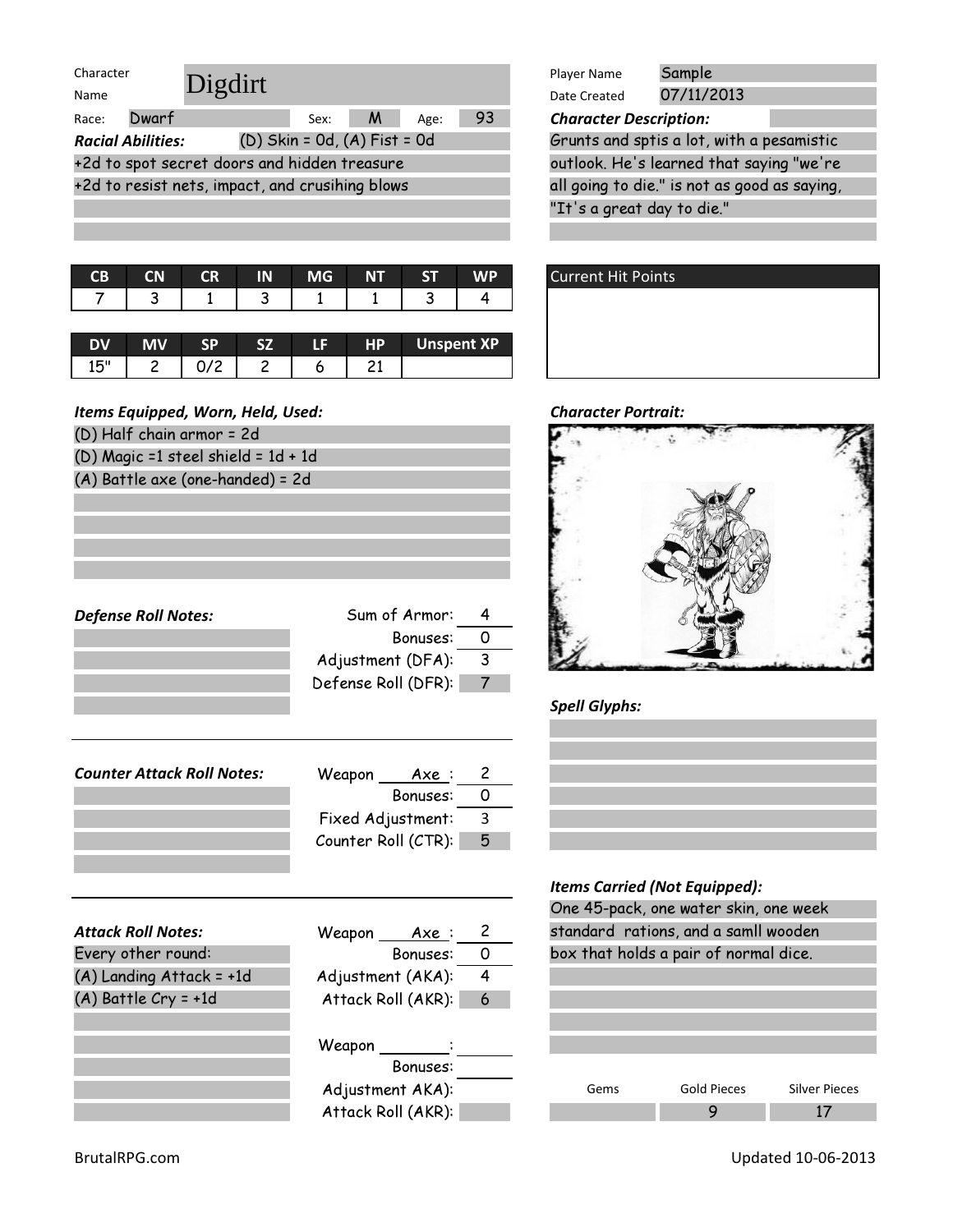| Character<br>Deesep Nar  |  |                                  |   |      |    | Player Name                   | Sample     |
|--------------------------|--|----------------------------------|---|------|----|-------------------------------|------------|
| Name                     |  |                                  |   |      |    | Date Created                  | 07/11/2013 |
| Elf (Dark)<br>Race:      |  | Sex:                             | M | Age: | 71 | <b>Character Description:</b> |            |
| <b>Racial Abilities:</b> |  | $(D)$ Skin = 0d, $(A)$ Fist = 0d |   |      |    | Very secretive, and a bit sr  |            |
| +1d with bows            |  |                                  |   |      |    | good guy, with some bad gu    |            |
|                          |  |                                  |   |      |    | calls himself an archer and   |            |
|                          |  |                                  |   |      |    | from melee, but often slips   |            |
|                          |  |                                  |   |      |    | shadows.                      |            |

|  | CB CN CR IN MG NT ST WP |  |                               |
|--|-------------------------|--|-------------------------------|
|  |                         |  | 6   5   2   3   1   3   2   2 |
|  |                         |  |                               |

| <b>DV</b> | MV | क |        | ٦n | HP | <b>Unspent XP</b> |
|-----------|----|---|--------|----|----|-------------------|
| 15"       |    |   | ٠<br>w | ٮ  |    |                   |

| <u>Items Lyuippeu, Worn, Helu, Oseu.</u>  |                     |                |  |  |  |  |
|-------------------------------------------|---------------------|----------------|--|--|--|--|
| (D) Half chain armor (painted black) = 2d |                     |                |  |  |  |  |
| (D) Magic +1 cloak of defense = 1d        |                     |                |  |  |  |  |
| (A) Small sword = 2d                      |                     |                |  |  |  |  |
| $(A)$ Bow = 2d                            |                     |                |  |  |  |  |
| Qty arrows: 24                            |                     |                |  |  |  |  |
|                                           |                     |                |  |  |  |  |
|                                           |                     |                |  |  |  |  |
|                                           |                     |                |  |  |  |  |
| <b>Defense Roll Notes:</b>                | Sum of Armor:       | 3              |  |  |  |  |
|                                           | Bonuses:            | 0              |  |  |  |  |
|                                           | Adjustment (DFA):   | 3              |  |  |  |  |
|                                           | Defense Roll (DFR): | 6              |  |  |  |  |
|                                           |                     |                |  |  |  |  |
|                                           |                     |                |  |  |  |  |
|                                           |                     |                |  |  |  |  |
| <b>Counter Attack Roll Notes:</b>         | Weapon Sword:       | 2              |  |  |  |  |
| Counter attack assumes                    | Bonuses:            | 0              |  |  |  |  |
| melee, so sword is used.                  | Fixed Adjustment:   | 3              |  |  |  |  |
|                                           | Counter Roll (CTR): | 5              |  |  |  |  |
|                                           |                     |                |  |  |  |  |
|                                           |                     |                |  |  |  |  |
|                                           |                     |                |  |  |  |  |
| <b>Attack Roll Notes:</b>                 | Weapon Sword:       | 2              |  |  |  |  |
| Hide: CN                                  | Bonuses:            | $\overline{c}$ |  |  |  |  |
| Sneak: CN vs. IN                          | Adjustment (AKA):   | 3              |  |  |  |  |

Attack Roll (AKR):  $7 (x2)$ 

Bonuses: 1

Weapon Bow: 2

Adjustment  $AKA$ ):  $\overline{3}$ Attack Roll (AKR): 6

| Chaunatan Docenintiano |            |  |
|------------------------|------------|--|
| Date Created           | 07/11/2013 |  |
| Player Name            | Sample     |  |

calls himself an archer and stays back from melee, but often slips off into the shadows. Very secretive, and a bit sneaky. He's a  $\blacksquare$  agood guy, with some bad guy skills. He





Spell Glyphs:

### Items Carried (Not Equipped):

| One 45-pack, one water skin, one week |                                            |                      |  |
|---------------------------------------|--------------------------------------------|----------------------|--|
|                                       | standard rations, and a set of lock picks. |                      |  |
|                                       |                                            |                      |  |
|                                       |                                            |                      |  |
|                                       |                                            |                      |  |
|                                       |                                            |                      |  |
|                                       |                                            |                      |  |
|                                       |                                            |                      |  |
| Gems                                  | Gold Pieces                                | <b>Silver Pieces</b> |  |
|                                       |                                            |                      |  |

Surprise Attack = +2d (x2)

Surprise: CN vs. NT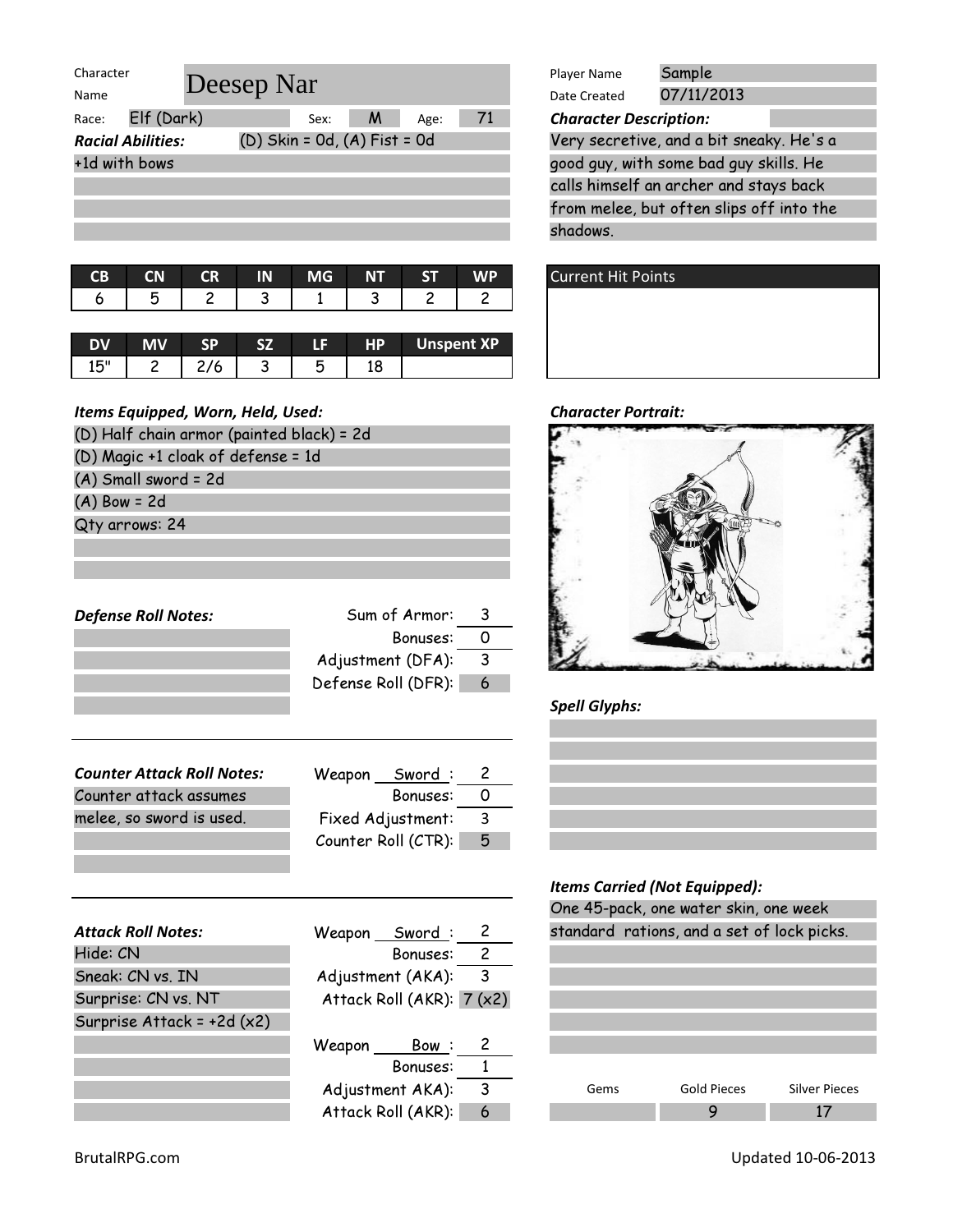| Character                |                                  | Player Name                         | Sample                                 |
|--------------------------|----------------------------------|-------------------------------------|----------------------------------------|
| Name                     | Valeriase Nay (Vicky)            | Date Created                        | 07/11/2013                             |
| Elf (Light)<br>Race:     | Age:<br>Sex:                     | 64<br><b>Character Description:</b> |                                        |
| <b>Racial Abilities:</b> | $(D)$ Skin = 0d, $(A)$ Fist = 0d |                                     | Stays back from melee, and fires her   |
| +1d with bows            |                                  |                                     | Uses her sword if she has to, but will |
|                          |                                  |                                     | avoid combat and look for opportunitio |
|                          |                                  | to use her bow.                     |                                        |

|  |  |  | CB CN CR IN MG NT ST |  |
|--|--|--|----------------------|--|
|  |  |  |                      |  |

|          | мv |        | 15 | <b>HP</b> | <b>Unspent XP</b> |
|----------|----|--------|----|-----------|-------------------|
| 15"<br>∸ |    | ۰<br>◡ |    |           |                   |

| (D) Half chain armor= 2d          |                   |                |
|-----------------------------------|-------------------|----------------|
| (D) Magic +1 ring of defense = 1d |                   |                |
| $(A)$ Bow = 2d                    |                   |                |
| Qty arrows: 24                    |                   |                |
| (A) Small sword = 2d              |                   |                |
|                                   |                   |                |
|                                   |                   |                |
|                                   |                   |                |
| <b>Defense Roll Notes:</b>        | Sum of Armor:     | 3              |
|                                   | Bonuses:          | $\Omega$       |
|                                   | Adjustment (DFA): | $\overline{c}$ |
|                                   |                   |                |

| Sword:<br>Weapon    |    |
|---------------------|----|
| Bonuses:            |    |
| Fixed Adjustment:   | 3  |
| Counter Roll (CTR): | -5 |
|                     |    |

Defense Roll (DFR): 5

| <b>Attack Roll Notes:</b>  | Weapon | <u> Bow :</u>      | 2 |
|----------------------------|--------|--------------------|---|
| Every other round:         |        | Bonuses:           |   |
| All Out Attack = +1d       |        | Adjustment (AKA):  | 5 |
| Concentrating Archer = +1d |        | Attack Roll (AKR): | 8 |
|                            |        |                    |   |
|                            |        | Weapon Sword:      | 2 |
|                            |        | Bonuses:           | Ω |
|                            |        | Adjustment AKA):   | 5 |
|                            |        | Attack Roll (AKR): |   |

|                              | Sample<br>Player Name                     |
|------------------------------|-------------------------------------------|
| riase Nay (Vicky)            | 07/11/2013<br>Date Created                |
| 64<br>Sex: $F$<br>Age:       | <b>Character Description:</b>             |
| (D) Skin = 0d, (A) Fist = 0d | Stays back from melee, and fires her bow. |
|                              | Uses her sword if she has to, but will    |
|                              | avoid combat and look for opportunities   |
|                              | to use her bow.                           |
|                              |                                           |





# Spell Glyphs:



| One 45-pack, one water skin, one week      |  |  |             |  |                      |  |
|--------------------------------------------|--|--|-------------|--|----------------------|--|
| standard rations, and a small bag of nuts. |  |  |             |  |                      |  |
|                                            |  |  |             |  |                      |  |
|                                            |  |  |             |  |                      |  |
|                                            |  |  |             |  |                      |  |
|                                            |  |  |             |  |                      |  |
|                                            |  |  |             |  |                      |  |
|                                            |  |  |             |  |                      |  |
| Gems                                       |  |  | Gold Pieces |  | <b>Silver Pieces</b> |  |
|                                            |  |  |             |  |                      |  |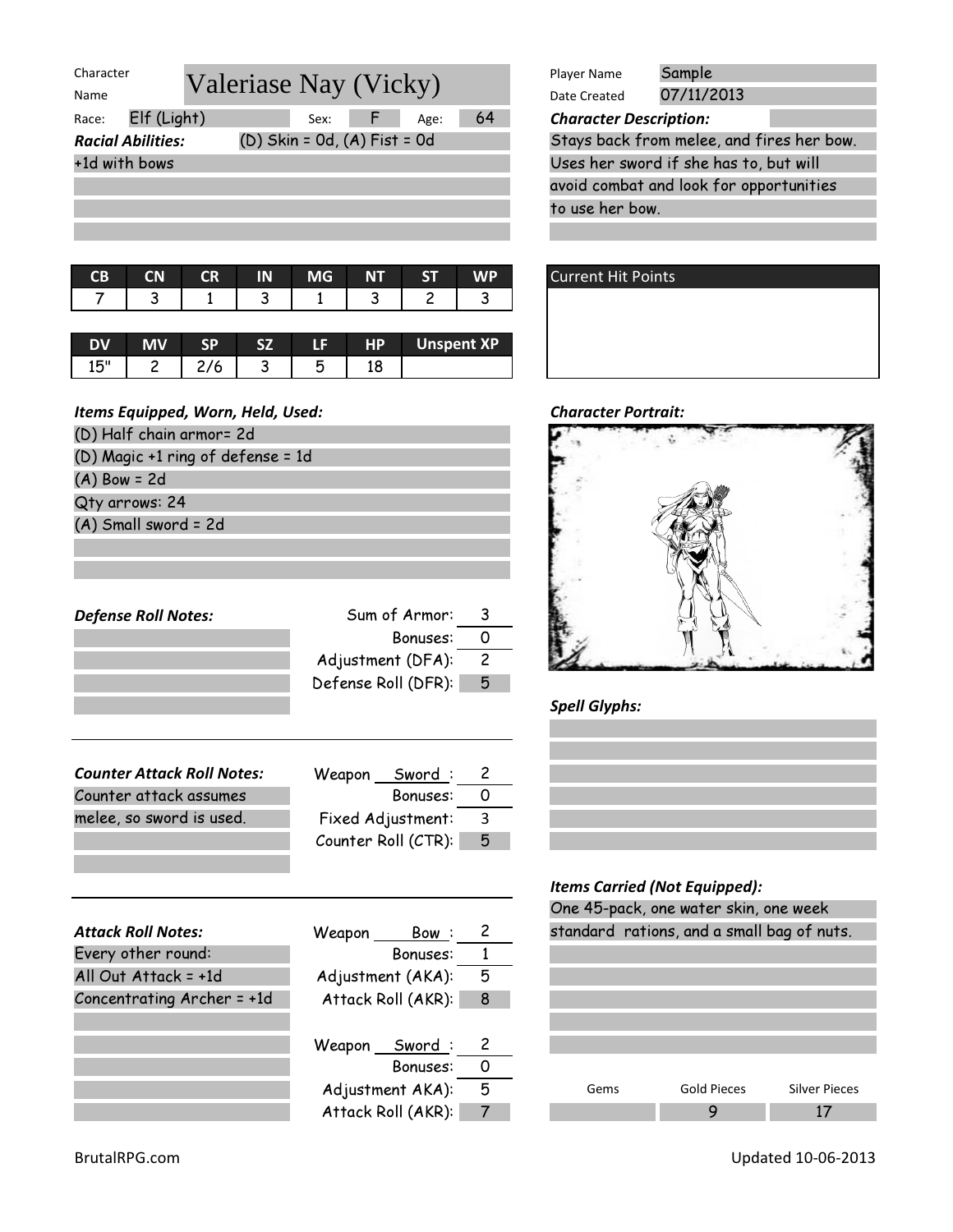| Character |                               |                                  |      |    |      |    | Player Name                   | Sample     |
|-----------|-------------------------------|----------------------------------|------|----|------|----|-------------------------------|------------|
| Name      |                               | <b>Barr</b> Bee                  |      |    |      |    | Date Created                  | 07/11/2013 |
| Race:     | Half Elf                      |                                  | Sex: | F. | Age: | 23 | <b>Character Description:</b> |            |
|           | <b>Racial Abilities:</b>      | $(D)$ Skin = Od, $(A)$ Fist = Od |      |    |      |    | Cheerful and friendly. Very   |            |
|           | +1d to all Coordination rolls |                                  |      |    |      |    | a tad bit too trusting of st  |            |
|           |                               |                                  |      |    |      |    | realises that Elves and Hur   |            |
|           |                               |                                  |      |    |      |    | that she is a half-breed. Fo  |            |

| 5 <sup>2</sup><br>$\overline{3}$ $\overline{1}$<br>$\begin{array}{ccc} \end{array}$ |  |  | CB CN CR IN MG NT ST | WP |
|-------------------------------------------------------------------------------------|--|--|----------------------|----|
|                                                                                     |  |  |                      |    |

| עם | <b>MV</b> | 97 | 48 S | <b>HP</b> | <b>Unspent XP</b> |
|----|-----------|----|------|-----------|-------------------|
| ۷I |           |    |      |           |                   |

|  | (D) Half chain aromr = 2d |  |
|--|---------------------------|--|
|  |                           |  |

- (D) Wooden shield = 1d
- (A) Magic +1 small sword = 2d + 1d

| <b>Defense Roll Notes:</b> | Sum of Armor:       | 3 |
|----------------------------|---------------------|---|
| (D) Parry with sword = +2d | Bonuses:            | 2 |
|                            | Adjustment (DFA):   | 3 |
|                            | Defense Roll (DFR): | 8 |
|                            |                     |   |
|                            |                     |   |
|                            |                     |   |
| Counter Attack Roll Notes: | Sword:<br>Weapon    | 3 |
|                            | Bonuses:            |   |

Fixed Adjustment: 3 Counter Roll (CTR): 6

| <b>Attack Roll Notes:</b> | Weapon Sword:      | 3             |
|---------------------------|--------------------|---------------|
| Every other round:        | Bonuses:           | 0             |
| (A) Landing Attack = +1d  | Adjustment (AKA):  | $\mathcal{P}$ |
| $(A)$ Battle Cry = +1d    | Attack Roll (AKR): | 5             |
|                           |                    |               |
|                           | Weapon             |               |
|                           | Bonuses:           |               |
|                           | Adjustment AKA):   |               |
|                           | Attack Roll (AKR): |               |

| Player Name  | Sample <sup>7</sup> |
|--------------|---------------------|
| Date Created | 07/11/2013          |

realises that Elves and Humans don't like that she is a half-breed. For that matter, Dwarves don like Elves (or her) either. Cheerful and friendly. Very helpful, if not a tad bit too trusting of strangers. She





### Spell Glyphs:

| Silver Pendant                   |  |
|----------------------------------|--|
| Cure Light Wounded (Known)       |  |
| MG vs. 3d = Heal 2 to 7 (1d6+1p) |  |

| One 45-pack, one water skin, one week |                                         |                      |  |  |  |  |  |
|---------------------------------------|-----------------------------------------|----------------------|--|--|--|--|--|
|                                       | standard rations, and a silver pendant. |                      |  |  |  |  |  |
|                                       |                                         |                      |  |  |  |  |  |
|                                       |                                         |                      |  |  |  |  |  |
|                                       |                                         |                      |  |  |  |  |  |
|                                       |                                         |                      |  |  |  |  |  |
|                                       |                                         |                      |  |  |  |  |  |
|                                       |                                         |                      |  |  |  |  |  |
|                                       |                                         |                      |  |  |  |  |  |
| Gems                                  | Gold Pieces                             | <b>Silver Pieces</b> |  |  |  |  |  |
|                                       |                                         |                      |  |  |  |  |  |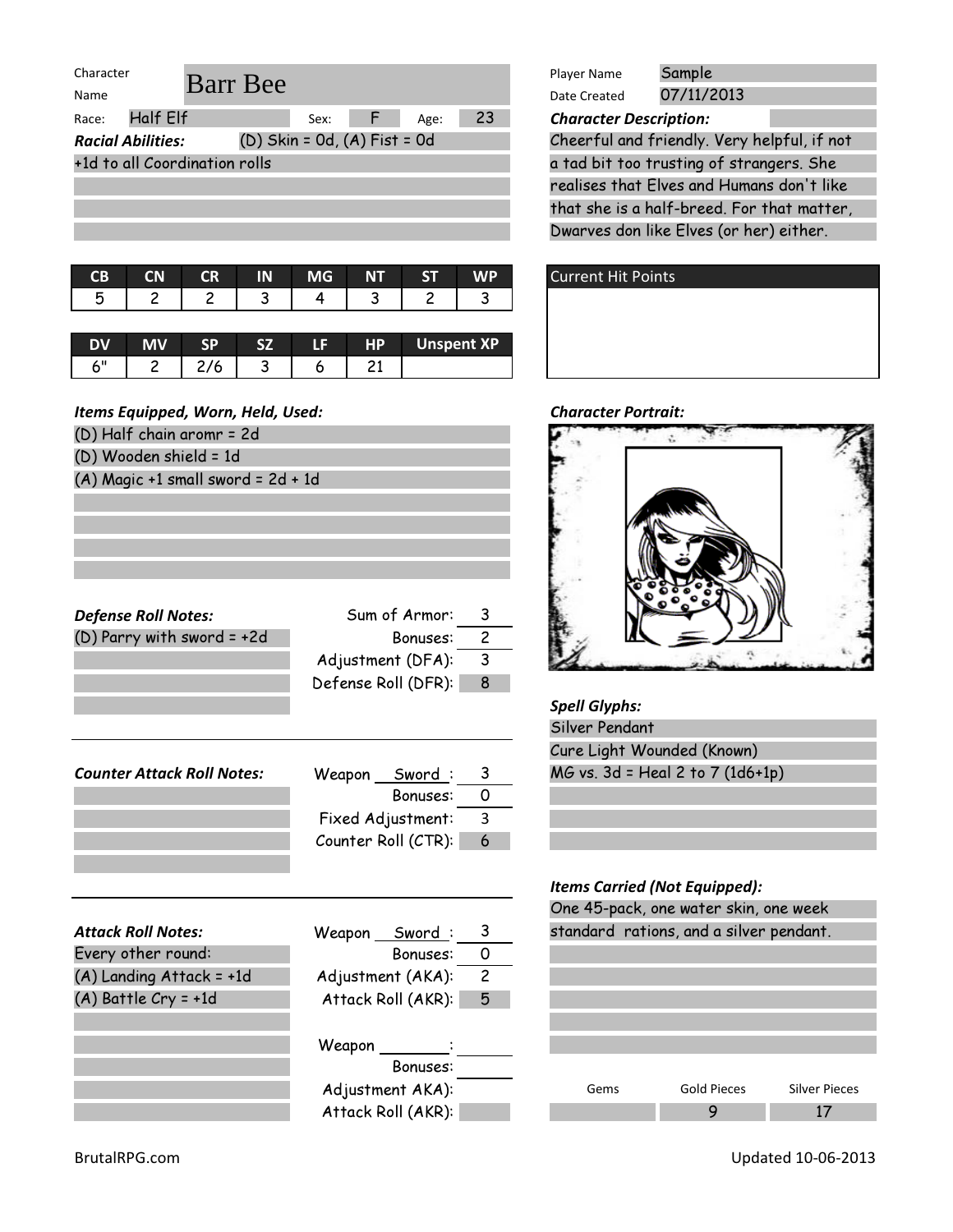| Character                                                 | Dripnose               |                              |           |                   |           | Player Name                   | Sample  |
|-----------------------------------------------------------|------------------------|------------------------------|-----------|-------------------|-----------|-------------------------------|---------|
| Name                                                      |                        |                              |           |                   |           | Date Created                  | 07/11/3 |
| <b>Half Troll</b><br>Race:                                |                        | Sex:                         | M         | Age:              | 14        | <b>Character Description:</b> |         |
| <b>Racial Abilities:</b>                                  |                        | (D) Skin = 2d, (A) Fist = 0d |           |                   |           | Large and smelly. Laug        |         |
| Regenrates 2 to 7 (1d6+1p) hit points every hour          |                        |                              |           |                   |           | well and is not dumb, b       |         |
|                                                           |                        |                              |           |                   |           | others seem to like hir       |         |
| If fullyhealed when battle began then regenerateds        |                        |                              |           |                   |           | stupid and says shorty        |         |
| immediately the first time he takes damage                |                        |                              |           |                   |           | "Me smash!"                   |         |
|                                                           |                        |                              |           |                   |           |                               |         |
| CB<br><b>CN</b>                                           | <b>CR</b><br>IN        | <b>MG</b>                    | <b>NT</b> | <b>ST</b>         | <b>WP</b> | <b>Current Hit Points</b>     |         |
| 2<br>7                                                    | 1<br>4                 | 1                            | 2         | 4                 | 3         |                               |         |
|                                                           |                        |                              |           |                   |           |                               |         |
| <b>MV</b><br><b>DV</b>                                    | <b>SP</b><br><b>SZ</b> | LF                           | <b>HP</b> | <b>Unspent XP</b> |           |                               |         |
| 18"<br>2                                                  | 1/5<br>4               | 6                            | 21        |                   |           |                               |         |
|                                                           |                        |                              |           |                   |           |                               |         |
| Items Equipped, Worn, Held, Used:                         |                        |                              |           |                   |           | <b>Character Portrait:</b>    |         |
| (D) Magic +1 half chain armor = 2d + 1d                   |                        |                              |           |                   |           |                               |         |
| (A) Two handed club = 2d                                  |                        |                              |           |                   |           |                               |         |
|                                                           |                        |                              |           |                   |           |                               |         |
| $Import =$                                                |                        |                              |           |                   |           |                               |         |
| ST vs. $CN = 1d6+1p$ inches, 1 in 6 = trip, 1 in 6 = drop |                        |                              |           |                   |           |                               |         |
| Crushing Blow =                                           |                        |                              |           |                   |           |                               |         |
| 2 points of damage per inch when impact into solid wall   |                        |                              |           |                   |           |                               |         |
|                                                           |                        |                              |           |                   |           |                               |         |

Defense Roll Notes: Sum of Armor: 3 Bonuses: 0 Adjustment (DFA): 3 Defense Roll (DFR): 6 Counter Attack Roll Notes: Weapon Club: 2 Bonuses: 0 Fixed Adjustment: 3 Counter Roll ( $CTR$ ):  $\boxed{5}$ Attack Roll Notes: Weapon Club : 2 Bonuses: 0 Adjustment (AKA): 4 Attack Roll (AKR): 6 Weapon : Bonuses: Adjustment AKA): Attack Roll (AKR): "Big & Strong" Impact vs  $SZ = 4$  or less Every other round:  $(A)$  Landing Attack = +1d (A) Battle Cry = +1d

Player Name Date Created **Character Description:** others seem to like him better if he plays stupid and says shorty one-liners like, "Me smash!" Large and smelly. Laughs a lot. He speaks well and is not dumb, but he knows that 07/11/2013



#### **Character Portrait:**







|       | One 45-pack, one water skin, one week       |                      |  |  |  |  |  |
|-------|---------------------------------------------|----------------------|--|--|--|--|--|
|       | standard rations, and 2 or 3 dead animals   |                      |  |  |  |  |  |
|       | (rabbits, squirrels, etc.) hanging from his |                      |  |  |  |  |  |
| belt. |                                             |                      |  |  |  |  |  |
|       |                                             |                      |  |  |  |  |  |
|       |                                             |                      |  |  |  |  |  |
|       |                                             |                      |  |  |  |  |  |
|       |                                             |                      |  |  |  |  |  |
| Gems  | Gold Pieces                                 | <b>Silver Pieces</b> |  |  |  |  |  |
|       |                                             |                      |  |  |  |  |  |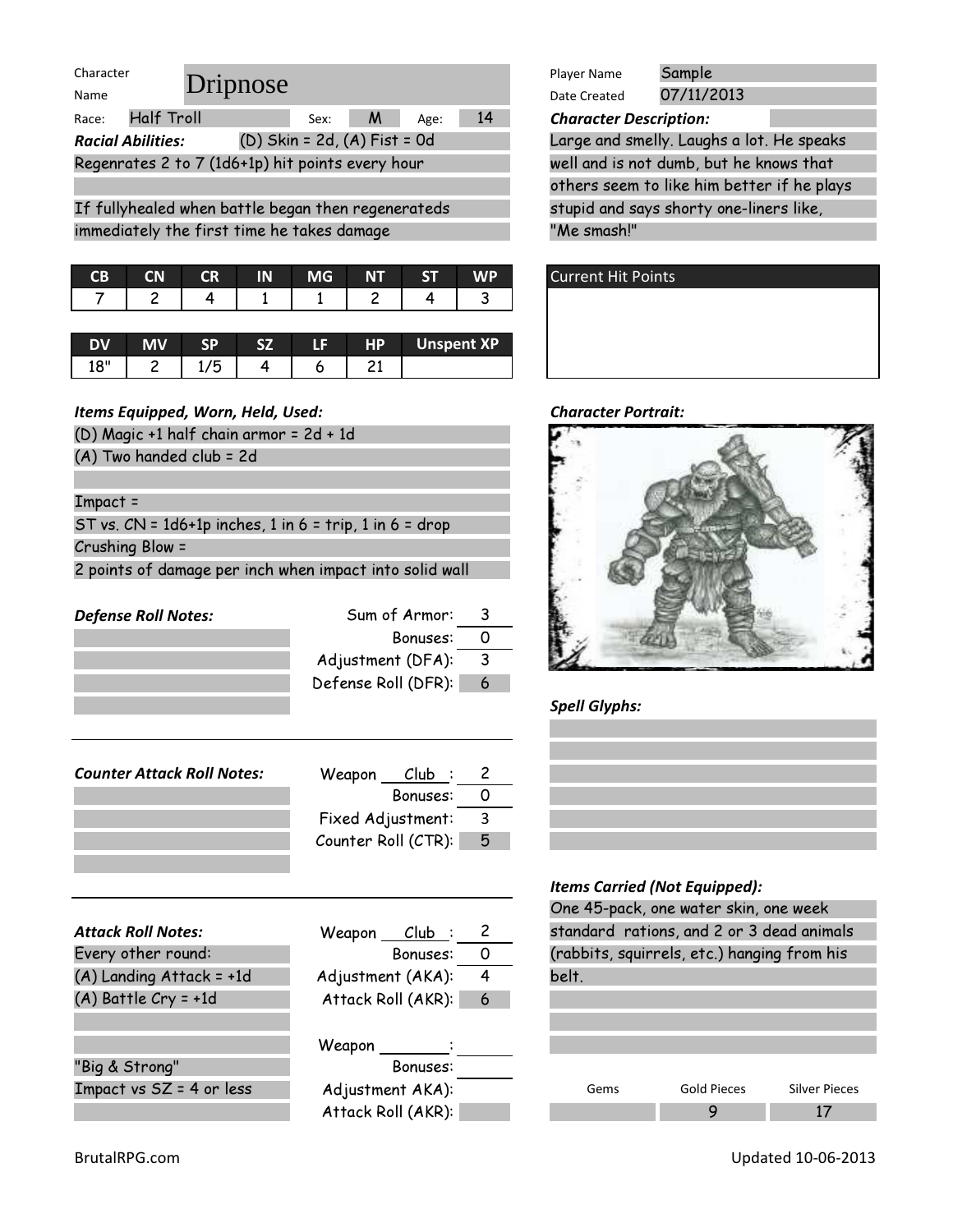| Character                                                    |        |           |      |    | Player Name                           | Sample                                     |  |
|--------------------------------------------------------------|--------|-----------|------|----|---------------------------------------|--------------------------------------------|--|
| Name                                                         | Morgan |           |      |    | Date Created                          | 07/11/2013                                 |  |
| Race:                                                        | Human  | M<br>Sex: | Age: | 29 | <b>Character Description:</b>         |                                            |  |
| $(D)$ Skin = Od, $(A)$ Fist = Od<br><b>Racial Abilities:</b> |        |           |      |    | Very goal orriented, persisatent, and |                                            |  |
| May choose +1d or -1d for each corruption roll               |        |           |      |    |                                       | arrogant. Immediately believes he should   |  |
|                                                              |        |           |      |    |                                       | be the leader, but won't get angry if he's |  |
|                                                              |        |           |      |    | $n - +$                               |                                            |  |

| <b>CB CN CR IN</b> |  | $\blacksquare$ MG $\blacksquare$ | <b>WILLIAMSTAL</b> |  |
|--------------------|--|----------------------------------|--------------------|--|
|                    |  |                                  |                    |  |

| DV | МV |     |   | тв | <b>HP</b> | Unspent XP |
|----|----|-----|---|----|-----------|------------|
| יי |    | ر ، | - |    |           |            |

Defense Roll Notes: Sum of Armor: 4

Bonuses: 0

Adjustment (DFA): 3 Defense Roll (DFR): 7

### Items Equipped, Worn, Held, Used: Character Portrait:

| (D) Full chain armor = 3d            |  |
|--------------------------------------|--|
| (D) Magic +1 bracers of defense = 1d |  |

(A) Two handed battle axe = 3d

| ran                            | Sample<br>Player Name<br>07/11/2013<br>Date Created |  |  |  |  |
|--------------------------------|-----------------------------------------------------|--|--|--|--|
| 29<br><b>M</b><br>Sex:<br>Age: | <b>Character Description:</b>                       |  |  |  |  |
| (D) Skin = 0d, (A) Fist = 0d   | Very goal orriented, persisatent, and               |  |  |  |  |
| for each corruption roll       | arrogant. Immediately believes he should            |  |  |  |  |
|                                | be the leader, but won't get angry if he's          |  |  |  |  |
|                                | not.                                                |  |  |  |  |
|                                |                                                     |  |  |  |  |





Spell Glyphs:

| <b>Attack Roll Notes:</b>  | Weapon<br>Axe :     |                         |  |
|----------------------------|---------------------|-------------------------|--|
|                            |                     | 6                       |  |
|                            | Counter Roll (CTR): |                         |  |
|                            | Fixed Adjustment:   | 3                       |  |
|                            | Bonuses:            | - 0                     |  |
| Counter Attack Roll Notes: | Weapon Axe:         | $\overline{\mathbf{3}}$ |  |

| <b>Attack Roll Notes:</b> | Weapon<br><u>Axe</u> : | -3             | standard rations, a |   |
|---------------------------|------------------------|----------------|---------------------|---|
| Every other round:        | Bonuses:               | 0              | 20 pieces of paper. |   |
| (A) Landing Attack = +1d  | Adjustment (AKA):      | $\overline{c}$ |                     |   |
| $(A)$ Battle Cry = +1d    | Attack Roll (AKR):     | 5              |                     |   |
|                           | Weapon                 |                |                     |   |
|                           | Bonuses:               |                |                     |   |
|                           | Adjustment AKA):       |                | Gems                | G |
|                           | Attack Roll (AKR):     |                |                     |   |

# Items Carried (Not Equipped):

| One 45-pack, one water skin, one week       |                    |                      |  |  |  |  |  |  |
|---------------------------------------------|--------------------|----------------------|--|--|--|--|--|--|
| standard rations, an ink well, a quill, and |                    |                      |  |  |  |  |  |  |
| 20 pieces of paper.                         |                    |                      |  |  |  |  |  |  |
|                                             |                    |                      |  |  |  |  |  |  |
|                                             |                    |                      |  |  |  |  |  |  |
|                                             |                    |                      |  |  |  |  |  |  |
|                                             |                    |                      |  |  |  |  |  |  |
|                                             |                    |                      |  |  |  |  |  |  |
| Gems                                        | <b>Gold Pieces</b> | <b>Silver Pieces</b> |  |  |  |  |  |  |
|                                             |                    |                      |  |  |  |  |  |  |

I.

BrutalRPG.com Updated 10-06-2013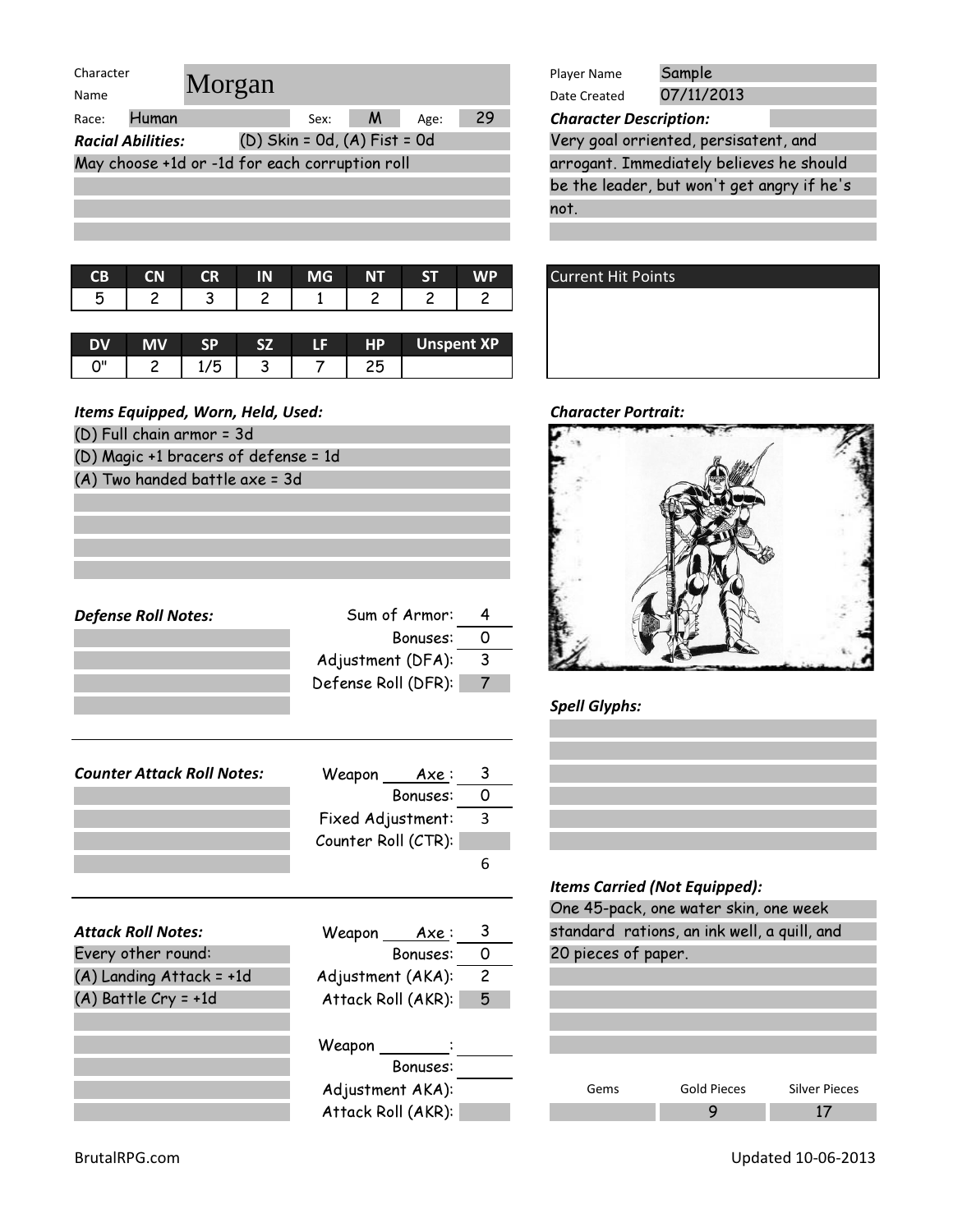| Character<br><b>Homey Cutter</b>               |  |                                  |      | Player Name | Sample                        |                                           |  |
|------------------------------------------------|--|----------------------------------|------|-------------|-------------------------------|-------------------------------------------|--|
| Name                                           |  |                                  |      |             | Date Created                  | 07/11/2013                                |  |
| Human<br>Race:                                 |  | Sex:                             | Age: | 25          | <b>Character Description:</b> |                                           |  |
| <b>Racial Abilities:</b>                       |  | $(D)$ Skin = 0d, $(A)$ Fist = 0d |      |             |                               | Light on her feet. Confident. Likes to te |  |
| May choose +1d or -1d for each corruption roll |  |                                  |      |             |                               | stories and sing songs. Her stories get a |  |
|                                                |  |                                  |      |             |                               | little bigger and more exciting each time |  |
|                                                |  |                                  |      |             | she tells them.               |                                           |  |
|                                                |  |                                  |      |             |                               |                                           |  |

| CB CN CR IN MG NT ST WP |  |  |                               |
|-------------------------|--|--|-------------------------------|
|                         |  |  | 5   3   3   1   1   2   2   2 |
|                         |  |  |                               |

|    |   | sв | C <sub>7</sub> | IΕ | HP. | <b>Unspent XP</b> |
|----|---|----|----------------|----|-----|-------------------|
| יי | ∽ |    | -<br>◡         |    |     |                   |

- (D) Full chain armor = 3d
- (D) Steel shield = 1d
- (A) Magic +1 small sword = 2d + 1d

| <b>Defense Roll Notes:</b><br>(D) Parry with sword = +2d | Sum of Armor:<br>Bonuses:<br>Adjustment (DFA):<br>Defense Roll (DFR): | 4<br>$\overline{c}$<br>$\mathbf{3}$<br>9 |
|----------------------------------------------------------|-----------------------------------------------------------------------|------------------------------------------|
|                                                          |                                                                       |                                          |
| <b>Counter Attack Roll Notes:</b>                        | Weapon Sword:                                                         | 3                                        |
|                                                          | Bonuses:                                                              | 0                                        |
|                                                          | Fixed Adjustment:                                                     | 3                                        |
|                                                          | Counter Roll (CTR):                                                   | 6                                        |
|                                                          |                                                                       |                                          |
| <b>Attack Roll Notes:</b>                                | Weapon Sword                                                          | 3                                        |

| ALLUCK KOII INDLES:      | vv eapon<br>swora : |                | Sidriadia rations, c |
|--------------------------|---------------------|----------------|----------------------|
| Every other round:       | Bonuses:            | 0              | small pouch of salt. |
| (A) Landing Attack = +1d | Adjustment (AKA):   | $\overline{c}$ |                      |
| $(A)$ Battle Cry = +1d   | Attack Roll (AKR):  | 5              |                      |
|                          |                     |                |                      |
|                          | Weapon              |                |                      |
|                          | Bonuses:            |                |                      |
|                          | Adjustment AKA):    |                | G<br>Gems            |
|                          | Attack Roll (AKR):  |                |                      |
|                          |                     |                |                      |

|        | Weapon Sword:      | 3 |
|--------|--------------------|---|
|        | Bonuses:           | 0 |
|        | Adjustment (AKA):  | 2 |
|        | Attack Roll (AKR): | 5 |
| Weapon |                    |   |
|        | Bonuses:           |   |
|        | Adjustment AKA):   |   |

|                              | Sample<br>Player Name                       |
|------------------------------|---------------------------------------------|
| ey Cutter                    | 07/11/2013<br>Date Created                  |
| 25<br>Sex: $F$<br>Age:       | <b>Character Description:</b>               |
| (D) Skin = 0d, (A) Fist = 0d | Light on her feet. Confident. Likes to tell |
| for each corruption roll     | stories and sing songs. Her stories get a   |
|                              | little bigger and more exciting each time   |
|                              | she tells them.                             |
|                              |                                             |





# Spell Glyphs:

| One 45-pack, one water skin, one week |                                         |                      |  |  |  |  |  |  |
|---------------------------------------|-----------------------------------------|----------------------|--|--|--|--|--|--|
|                                       | standard rations, a skin of wine, and a |                      |  |  |  |  |  |  |
| small pouch of salt.                  |                                         |                      |  |  |  |  |  |  |
|                                       |                                         |                      |  |  |  |  |  |  |
|                                       |                                         |                      |  |  |  |  |  |  |
|                                       |                                         |                      |  |  |  |  |  |  |
|                                       |                                         |                      |  |  |  |  |  |  |
|                                       |                                         |                      |  |  |  |  |  |  |
| Gems                                  | Gold Pieces                             | <b>Silver Pieces</b> |  |  |  |  |  |  |
|                                       |                                         |                      |  |  |  |  |  |  |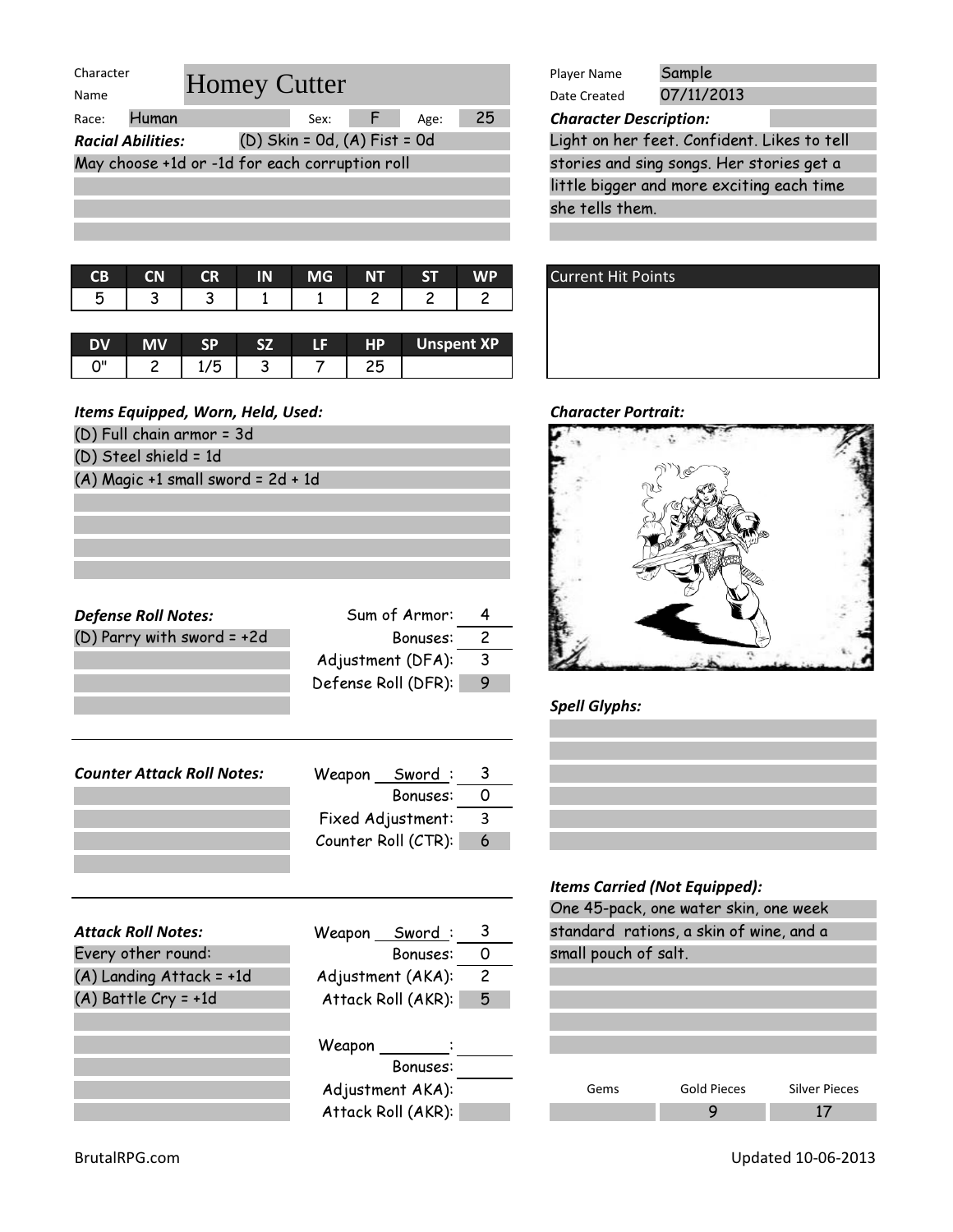| Character                |                      |                                         |                            | Player Name | Sample |                               |                                                |  |
|--------------------------|----------------------|-----------------------------------------|----------------------------|-------------|--------|-------------------------------|------------------------------------------------|--|
| Name                     | Sihnnor (say SIN-er) |                                         | 07/11/2013<br>Date Created |             |        |                               |                                                |  |
| Race:                    | Nightstalker         | Sex:                                    | M                          | Age:        | 8      | <b>Character Description:</b> |                                                |  |
| <b>Racial Abilities:</b> |                      | $(D)$ Shell = 2d, $(A)$ Claws/Bite = 3d |                            |             |        |                               | Dark blue shell and blonde hair. A beast       |  |
| Immune to all fear       |                      |                                         |                            |             |        |                               | like monster. Loves to devour fresh meat       |  |
|                          |                      |                                         |                            |             |        |                               | off still living prey. He typically stis alone |  |

|  | CB CN CR IN | MG | $NT$ ST $T$ | WP |
|--|-------------|----|-------------|----|
|  |             |    |             |    |

|            |   |  | I E | <b>HP</b> | <b>Unspent XP</b> |
|------------|---|--|-----|-----------|-------------------|
| $^{\circ}$ | ت |  | w   |           |                   |

(D) Shell = 2d (A) Claws/Bite = 3d

Defense Roll Notes: Sum of Armor: 2 (D) Empty hands = +1d Bonuses:  $\overline{1}$ Adjustment  $(DFA):$  3 Defense Roll (DFR): 6

| <b>Counter Attack Roll Notes:</b> | Weapon<br><u> Claw :</u> |    |
|-----------------------------------|--------------------------|----|
|                                   | Bonuses:                 |    |
|                                   | Fixed Adjustment:        | -3 |
|                                   | Counter Roll (CTR):      | -6 |
|                                   |                          |    |

|                               |                                          |           | One to pack, one ward bill, one week     |                      |
|-------------------------------|------------------------------------------|-----------|------------------------------------------|----------------------|
| <b>Attack Roll Notes:</b>     | <u> Claw :</u> 3<br>Weapon               |           | standard rations, a lamp, and 2 skins of |                      |
| Unarmed combat:               | Bonuses:                                 | lamp oil. |                                          |                      |
| Grab & hold using CN & ST     | Adjustment (AKA):<br>4                   |           |                                          |                      |
| Then rake with back claws     | Attack Roll (AKR): 8 (x2)                |           |                                          |                      |
| $= +1d$ and $\times 2$ damage |                                          |           |                                          |                      |
|                               | $Weapon \nightharpoonup \nightharpoonup$ |           |                                          |                      |
| Choke using ST                | Bonuses:                                 |           |                                          |                      |
| Cause s the victim to pass    | Adjustment AKA):                         | Gems      | <b>Gold Pieces</b>                       | <b>Silver Pieces</b> |
| $\sim$ $+$                    | $A++a2$ Dall $(AVD)$                     |           | O                                        | 17                   |

|                                         | Sample                                         |  |  |  |  |
|-----------------------------------------|------------------------------------------------|--|--|--|--|
|                                         | Player Name                                    |  |  |  |  |
| nor (say SIN-er)                        | 07/11/2013<br>Date Created                     |  |  |  |  |
| -81<br>M<br>Sex:<br>Age:                | <b>Character Description:</b>                  |  |  |  |  |
| $(D)$ Shell = 2d, $(A)$ Claws/Bite = 3d | Dark blue shell and blonde hair. A beast       |  |  |  |  |
|                                         | like monster. Loves to devour fresh meat       |  |  |  |  |
|                                         | off still living prey. He typically stis alone |  |  |  |  |
|                                         | and stares at the others in his group.         |  |  |  |  |
|                                         |                                                |  |  |  |  |





# Spell Glyphs:



|                               |                            |                |           | One 45-pack, one water skin, one week    |                      |
|-------------------------------|----------------------------|----------------|-----------|------------------------------------------|----------------------|
| <b>Attack Roll Notes:</b>     | <u> Claw</u> : 3<br>Weapon |                |           | standard rations, a lamp, and 2 skins of |                      |
| Unarmed combat:               | Bonuses:                   |                | lamp oil. |                                          |                      |
| Grab & hold using CN & ST     | Adjustment (AKA):          | $\overline{4}$ |           |                                          |                      |
| Then rake with back claws     | Attack Roll (AKR): $8(x2)$ |                |           |                                          |                      |
| $= +1d$ and $\times 2$ damage |                            |                |           |                                          |                      |
|                               |                            |                |           |                                          |                      |
| Choke using ST                | Bonuses:                   |                |           |                                          |                      |
| Cause s the victim to pass    | Adjustment AKA):           |                | Gems      | <b>Gold Pieces</b>                       | <b>Silver Pieces</b> |
| out                           | Attack Roll (AKR):         |                |           | 9                                        | 17                   |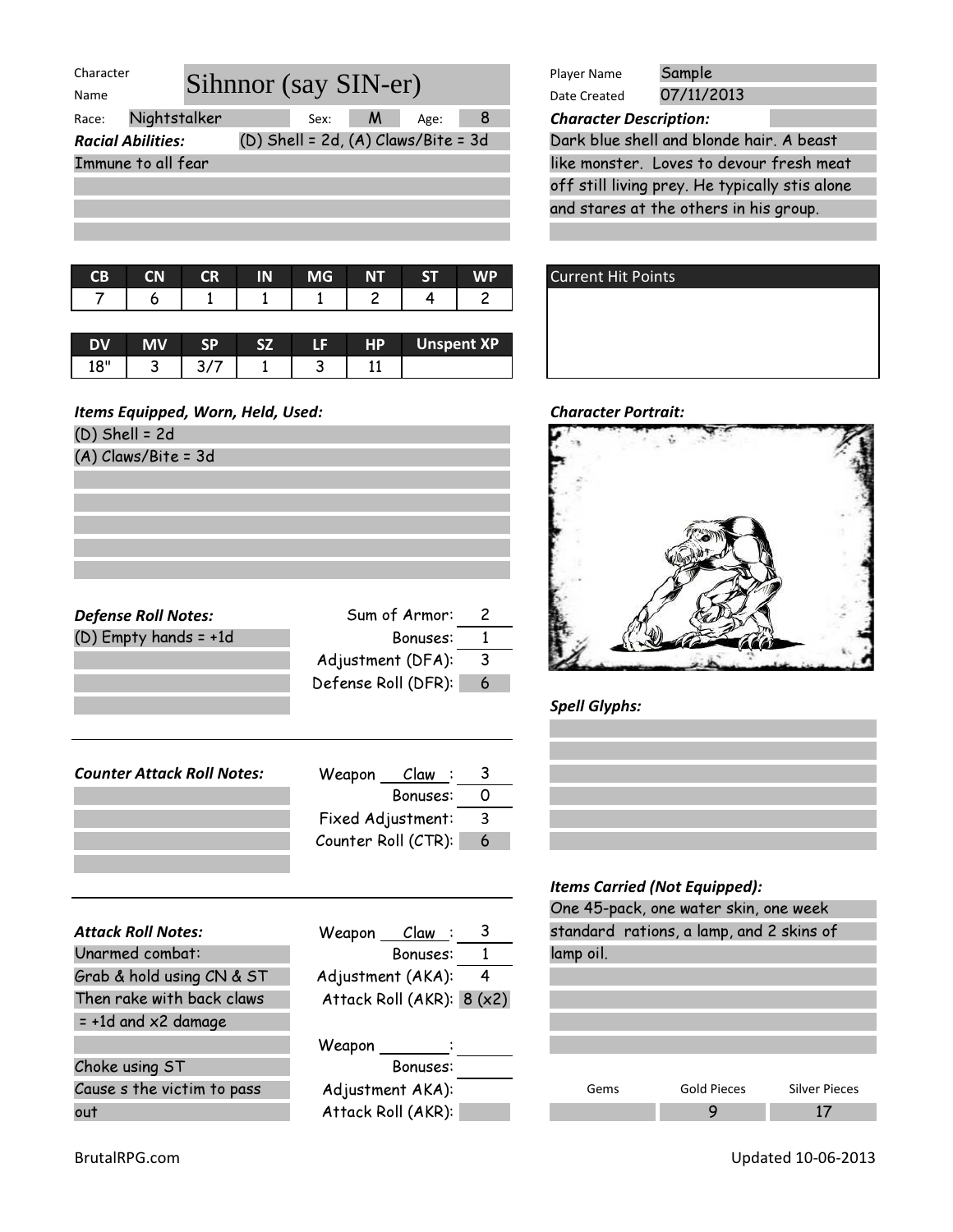| Character                                  |                                  | Sample<br>Player Name         |
|--------------------------------------------|----------------------------------|-------------------------------|
| Zacheria<br>Name                           |                                  | 07/11/2013<br>Date Created    |
| Tundra<br>Race:                            | M<br>17<br>Sex:                  | <b>Character Description:</b> |
| <b>Racial Abilities:</b>                   | $(D)$ Skin = 0d, $(A)$ Fist = 0d | Short white hair with a tar   |
| +1d to all attackes when using two weapons |                                  | chest. His armor and boots    |
| (including counter attacks)                |                                  | set. He is very flashy and b  |
|                                            |                                  | hair (whole body) every nig   |

| CB CN CR IN MG NT ST |  |  | <b>WP</b>                     |
|----------------------|--|--|-------------------------------|
|                      |  |  | 8   3   1   2   1   3   3   3 |
|                      |  |  |                               |

|     |   | æ      | е | HD | <b>Unspent XP</b> |
|-----|---|--------|---|----|-------------------|
| יימ | ب | -<br>w |   |    |                   |

| Items Equipped, Worn, Held, Used:                |                     | <b>Character Portrait:</b> |                                   |
|--------------------------------------------------|---------------------|----------------------------|-----------------------------------|
| (D) Half chain armor (with matching booits) = 2d |                     |                            |                                   |
| $(A)$ Magic +1 small sword = 2d + 1d             |                     |                            |                                   |
| $(A)$ 2nd small sword = 2d                       |                     |                            |                                   |
|                                                  |                     |                            |                                   |
|                                                  |                     |                            |                                   |
|                                                  |                     |                            |                                   |
|                                                  |                     |                            |                                   |
|                                                  |                     |                            |                                   |
| <b>Defense Roll Notes:</b>                       | Sum of Armor:       | $\overline{c}$             |                                   |
| $(D)$ Parry with sword = +2d                     | Bonuses:            | $\overline{c}$             |                                   |
|                                                  | Adjustment (DFA):   | $\overline{3}$             |                                   |
|                                                  | Defense Roll (DFR): | $\overline{7}$             |                                   |
|                                                  |                     |                            | <b>Spell Glyphs:</b>              |
|                                                  |                     |                            |                                   |
|                                                  |                     |                            |                                   |
| <b>Counter Attack Roll Notes:</b>                | Weapon Sword:       | 3                          |                                   |
| Two weapon bonus = 1d                            | Bonuses:            | $\overline{1}$             |                                   |
|                                                  | Fixed Adjustment:   | 3                          |                                   |
|                                                  | Counter Roll (CTR): | 7                          |                                   |
|                                                  |                     |                            |                                   |
|                                                  |                     |                            | <b>Items Carried (Not Equippe</b> |
|                                                  |                     |                            | One 45-pack, one water sl         |
| <b>Attack Roll Notes:</b>                        | Weapon Sword:       | 3                          | standard rations, a small         |
| Two weapon bonus = 1d                            | Bonuses:            | $\mathbf{1}$               | figurine, and a hair brush.       |
|                                                  | Adjustment (AKA):   | 5                          |                                   |
| Every other round:                               | Attack Roll (AKR):  | 9                          |                                   |
| (A) Landing Attack = +1d                         |                     |                            |                                   |

Weapon \_

Bonuses:

Adjustment AKA): Attack Roll (AKR):

| Player Name                                         | Sample     |  |  |  |
|-----------------------------------------------------|------------|--|--|--|
| Date Created                                        | 07/11/2013 |  |  |  |
| <b>Character Description:</b>                       |            |  |  |  |
| $\epsilon$ is the latter of the state of $\epsilon$ |            |  |  |  |

set. He is very flashy and brushes his hair (whole body) every night. He hopes to one day find a "silk sash". Short white hair with a tan patch on his chest. His armor and boots are a matched



### **Character Portrait:**



# Spell Glyphs:



# Items Carried (Not Equipped):

| <i>Renis</i> carried (Not Equipped).  |                    |                      |  |  |  |
|---------------------------------------|--------------------|----------------------|--|--|--|
| One 45-pack, one water skin, one week |                    |                      |  |  |  |
| standard rations, a small stone frog  |                    |                      |  |  |  |
| figurine, and a hair brush.           |                    |                      |  |  |  |
|                                       |                    |                      |  |  |  |
|                                       |                    |                      |  |  |  |
|                                       |                    |                      |  |  |  |
|                                       |                    |                      |  |  |  |
|                                       |                    |                      |  |  |  |
| Gems                                  | <b>Gold Pieces</b> | <b>Silver Pieces</b> |  |  |  |
|                                       |                    |                      |  |  |  |

(A) Battle Cry = +1d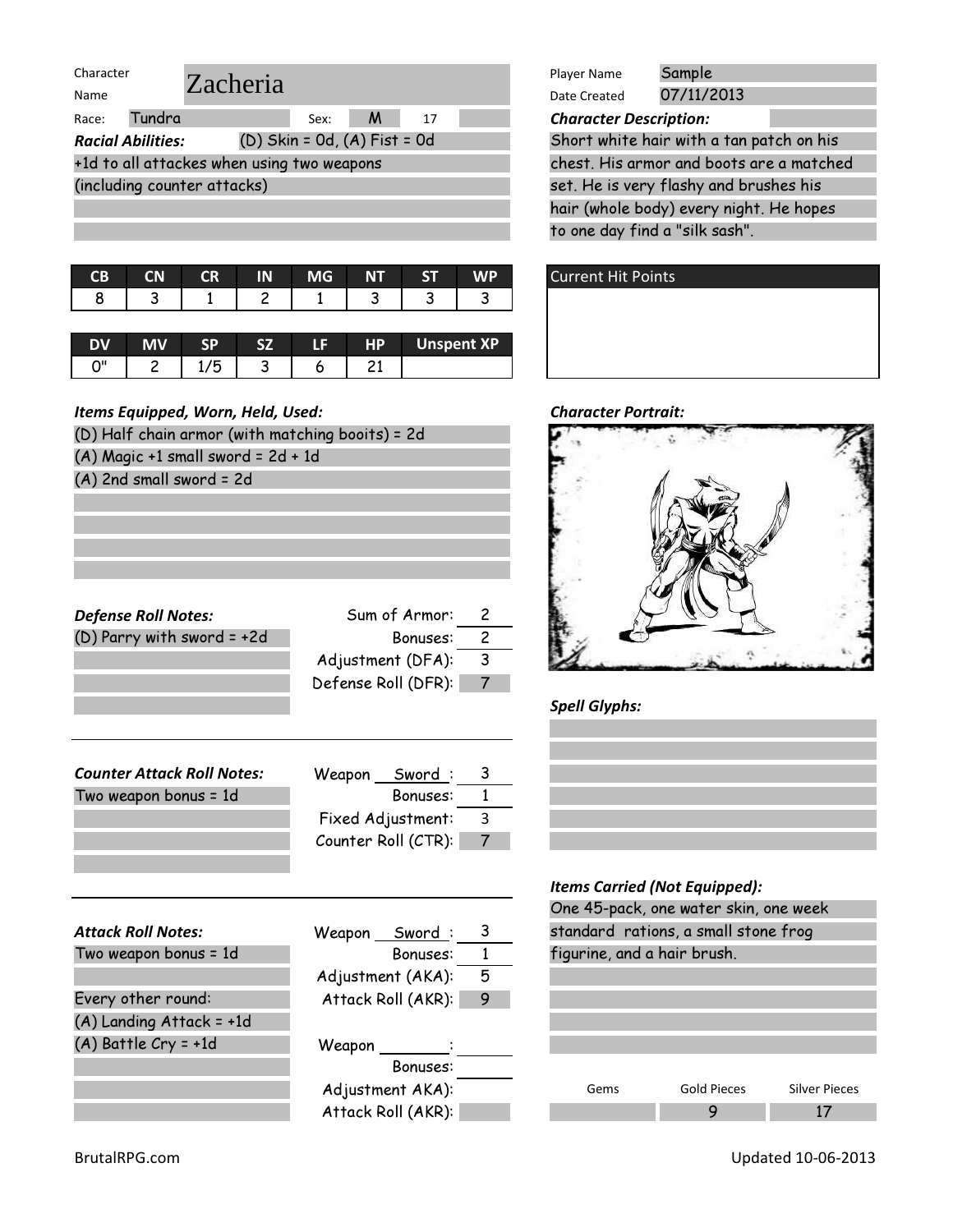| Character                |                         |                                  |   | Player Name                   | Sample                                    |  |
|--------------------------|-------------------------|----------------------------------|---|-------------------------------|-------------------------------------------|--|
| Name                     | <b>Buzz Zerky</b>       |                                  |   | Date Created                  | 07/11/2013                                |  |
| Race:                    | <b>Warrior Fly</b>      | F<br>Age:<br>Sex:                | 6 | <b>Character Description:</b> |                                           |  |
| <b>Racial Abilities:</b> |                         | $(D)$ Skin = 0d, $(A)$ Fist = 0d |   |                               | Volunteers to scout ahead. Struggles to   |  |
|                          | +2d defense when flying |                                  |   |                               | feel like pa4t of the team. She is small, |  |
|                          |                         |                                  |   |                               | timid and shy, but curious. She enjoys    |  |
|                          |                         |                                  |   |                               | digeing through piles of garbage.         |  |
|                          |                         |                                  |   |                               |                                           |  |

| 6   3   1   2   1   2   2   3 | CB CN CR IN MG NT ST WP |  |  |  |
|-------------------------------|-------------------------|--|--|--|
|                               |                         |  |  |  |

|      |  | C7 | 1 E I | HP | <b>Unspent XP</b> |
|------|--|----|-------|----|-------------------|
| اا ح |  |    |       |    |                   |

(D) Leather armor = 1d (A) Magic +1 small sword = 2d + 1d

Defense Roll Notes: Sum of Armor: 1 (D) Parry with sword =  $+2d$  Bonuses:  $\overline{2}$ Adjustment  $(DFA):$  3 Defense Roll (DFR): 6

| <b>Counter Attack Roll Notes:</b> | Sword :<br>Weapon   |    |
|-----------------------------------|---------------------|----|
|                                   | Bonuses:            |    |
|                                   | Fixed Adjustment:   | -3 |
|                                   | Counter Roll (CTR): | 6  |
|                                   |                     |    |

|                           |                    |   | ד שווט |
|---------------------------|--------------------|---|--------|
| <b>Attack Roll Notes:</b> | Weapon Sword:      | 3 | stando |
| Every other round:        | Bonuses:           | 0 | sugar. |
| (A) Landing Attack = +1d  | Adjustment (AKA):  | 3 |        |
| $(A)$ Battle Cry = +1d    | Attack Roll (AKR): | 6 |        |
|                           |                    |   |        |
|                           | Weapon :           |   |        |
|                           | Bonuses:           |   |        |
|                           | Adjustment AKA):   |   | G      |
|                           | Attack Roll (AKR): |   |        |

|                              | Sample<br>Player Name                     |
|------------------------------|-------------------------------------------|
| <i>z</i> Zerky               | 07/11/2013<br>Date Created                |
| Sex: $F$<br>Age:<br>6        | <b>Character Description:</b>             |
| (D) Skin = 0d, (A) Fist = 0d | Volunteers to scout ahead. Struggles to   |
| q                            | feel like pa4t of the team. She is small, |
|                              | timid and shy, but curious. She enjoys    |
|                              | digeing through piles of garbage.         |
|                              |                                           |





# Spell Glyphs:



|        | One 45-pack, one water skin, one week  |                      |
|--------|----------------------------------------|----------------------|
|        | standard rations, and a small pouch of |                      |
| sugar. |                                        |                      |
|        |                                        |                      |
|        |                                        |                      |
|        |                                        |                      |
|        |                                        |                      |
|        |                                        |                      |
| Gems   | <b>Gold Pieces</b>                     | <b>Silver Pieces</b> |
|        |                                        |                      |